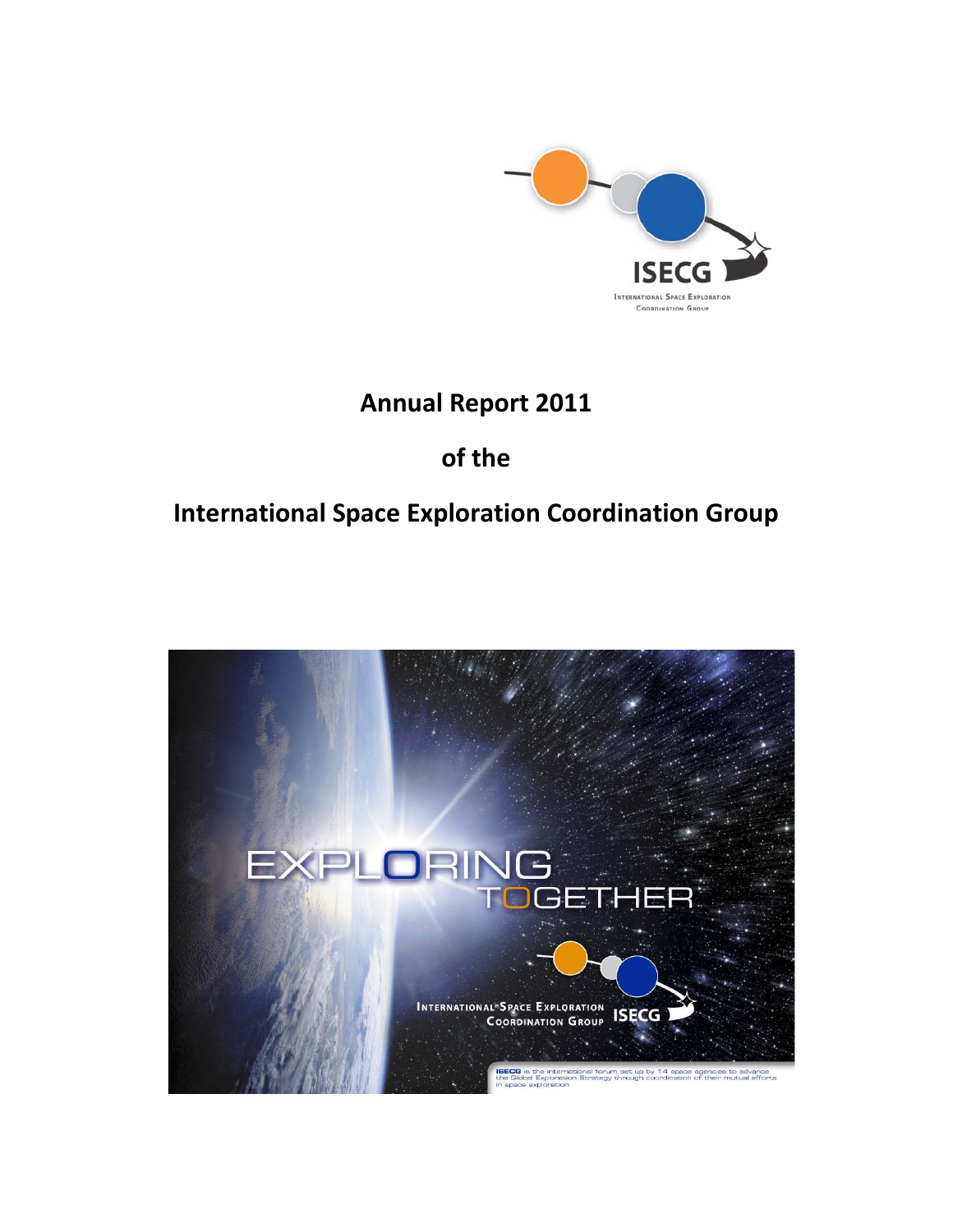

#### **INTERNATIONAL SPACE EXPLORATION COORDINATION GROUP**

ISECG Secretariat

Keplerlaan 1, PO Box 299, NL-2200 AG Noordwijk, The Netherlands

+31 (0) 71 565 3325

[ISECG@esa.int](mailto:ISECG@esa.int)

All ISECG documents and products can be found on:

<http://www.globalspaceexploration.org/>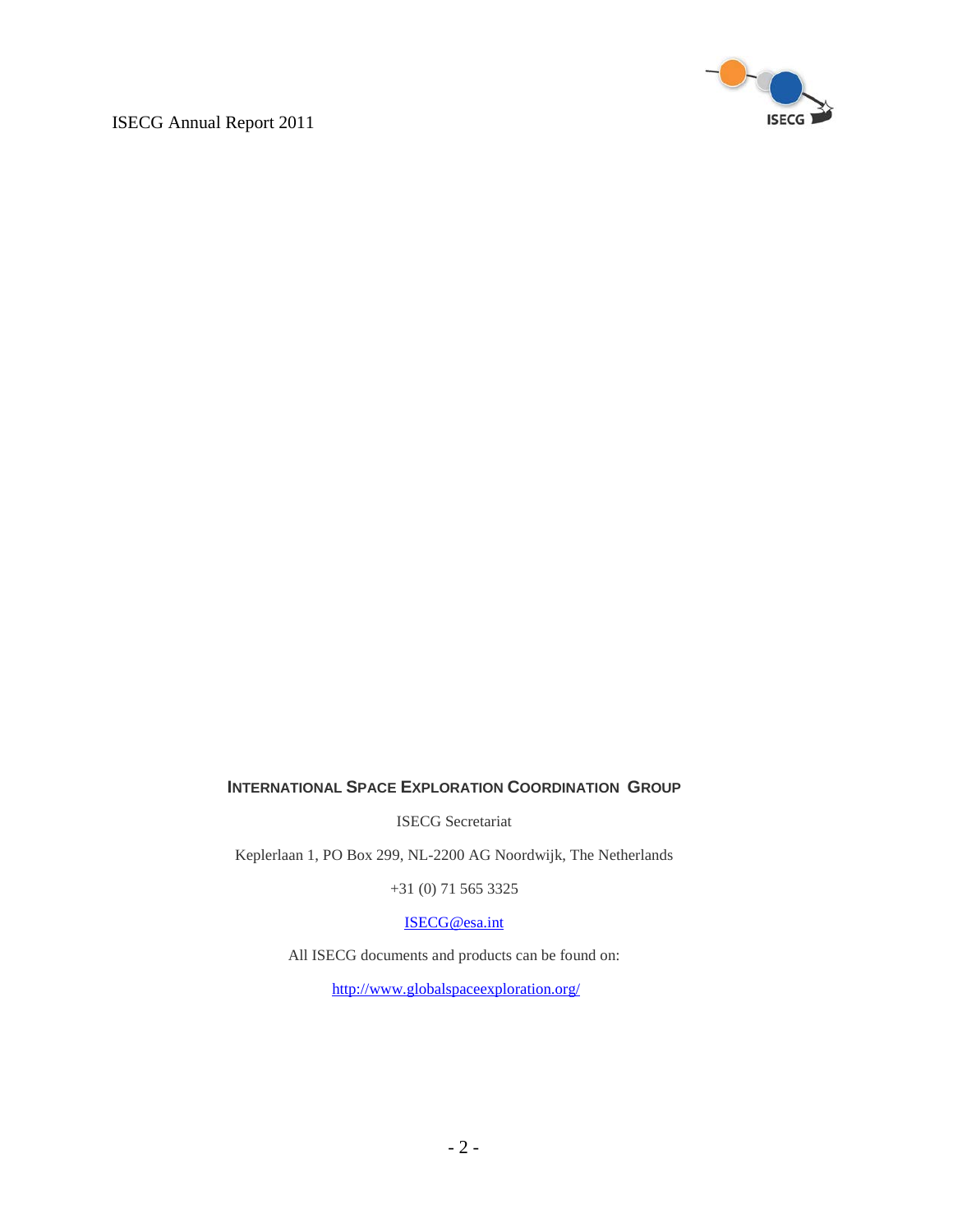

# **Table of Contents**

|    |    | 1. Introduction                                                                                  | 5  |
|----|----|--------------------------------------------------------------------------------------------------|----|
|    |    | 2. Executive Summary                                                                             | 5  |
| 3. |    | <b>Background</b>                                                                                |    |
|    |    | 3.1. Global Exploration Strategy and Terms of Reference                                          | 6  |
|    |    | 3.2. Senior Agency Management Meeting                                                            | 7  |
|    |    | 4. Activities                                                                                    |    |
|    |    | 4.1. Overview                                                                                    | 9  |
|    |    | 4.2. Activities on ISECG Level                                                                   | 9  |
|    |    | 4.3. Activities on WG Level                                                                      | 9  |
|    |    | 4.3.1. International Architecture Working Group (IAWG)                                           | 9  |
|    |    | 4.3.1.1. Accomplishments<br>4.3.1.2. Future Work                                                 | 10 |
|    |    |                                                                                                  |    |
|    |    | 4.3.2. International Objectives Working Group (IOWG)                                             | 10 |
|    |    | 4.3.2.1. Accomplishments<br>4.3.2.2. Future Work                                                 | 11 |
|    |    |                                                                                                  |    |
|    |    | 4.3.3. International Space Exploration Coordination Tool (INTERSECT)<br>4.3.3.1. Accomplishments | 11 |
|    |    | 4.3.3.2. Future Work                                                                             | 11 |
|    |    |                                                                                                  |    |
|    |    | 4.3.4. Exploration Roadmap Working Group (ERWG)                                                  | 11 |
|    |    | 4.3.4.1. Accomplishments<br>4.3.4.2. Future Work                                                 | 12 |
|    |    |                                                                                                  |    |
|    |    | 4.3.5. Strategic Communications Working Group (SCWG)                                             |    |
|    |    | 4.3.5.1. Accomplishments                                                                         | 13 |
|    |    | 4.3.5.2. Future Work                                                                             | 13 |
|    |    | <b>Annex I: Interim Guidelines for Non-Agency Participation</b>                                  | 15 |
|    |    | <b>Annex II: Space Exploration Highlights of ISECG Member Agencies</b>                           | 17 |
|    |    | 1. Agenzia Spaziale Italiana (ASI), Italy                                                        | 18 |
|    | 2. | Centre National d'Etudes Spatiales (CNES), France                                                | 20 |
|    | 3. | Canadian Space Agency (CSA), Canada                                                              | 21 |
|    | 4. | Deutsches Zentrum für Luft- und Raumfahrt e.V. (DLR), Germany                                    | 25 |
|    | 5. | European Space Agency (ESA)                                                                      | 28 |
|    | 6. | Japan Aerospace Exploration Agency (JAXA), Japan                                                 | 33 |
|    | 7. | Korea Aerospace Research Institute (KARI), Republic of Korea                                     | 36 |
|    | 8. | National Aeronautics and Space Administration (NASA), USA                                        | 37 |
|    | 9. | National Space Agency of Ukraine (NSAU), Ukraine                                                 | 39 |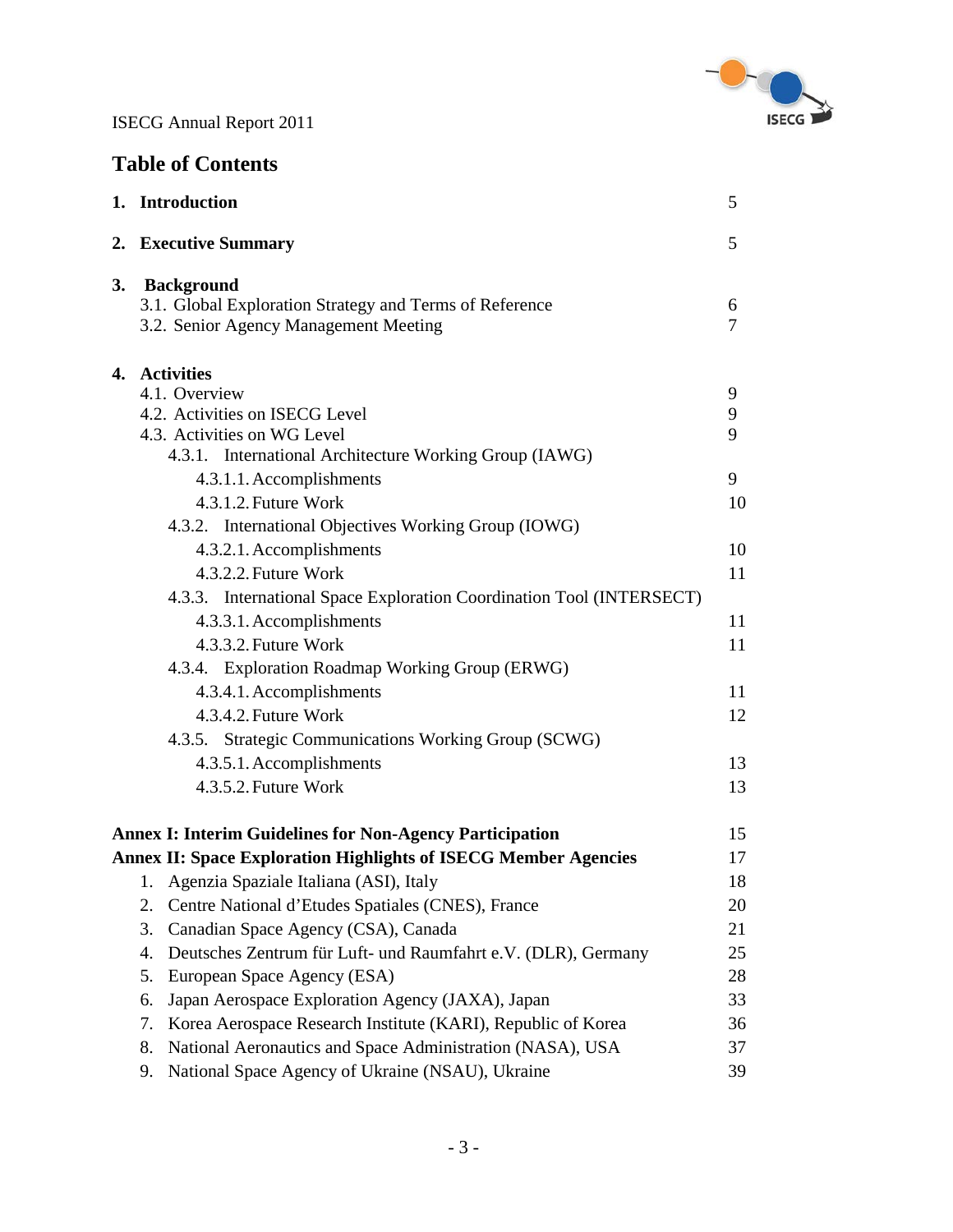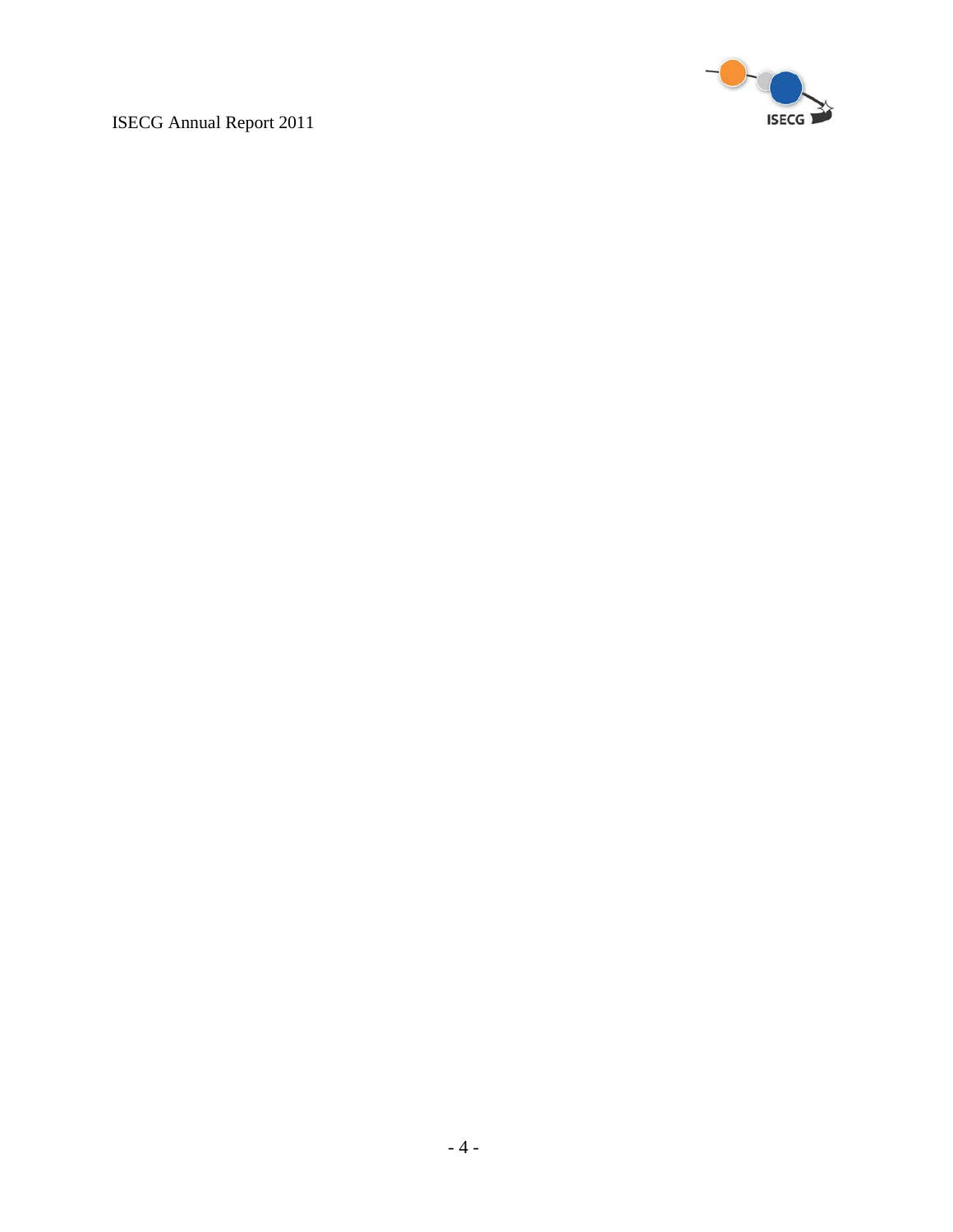

# **1 Introduction**

The 2011 Annual Report of the International Space Exploration Coordination Group (ISECG) provides an overview of ISECG activities, products and accomplishments in 2011. It also highlights the national exploration activities of many of the ISECG participating agencies over the past year.

#### **2 Executive Summary**

In May 2007, [1](#page-4-0)4 space agencies<sup>1</sup> jointly released "The Global Exploration Strategy: The Framework [for Coordination"](http://www.globalspaceexploration.org/c/document_library/get_file?uuid=119c14c4-6f68-49dd-94fa-af08ecb0c4f6&groupId=10812) (GES). It describes a shared vision of coordinated human and robotic space exploration focused on solar system destinations where humans may one day live and work.

One of the many Framework Document findings was the need to facilitate information exchange among individual agencies regarding their activities in space exploration.

Therefore, the GES called for a voluntary, non-binding coordination mechanism among interested space agencies. This call led to the establishment of the **International Space Exploration Coordination Group** (ISECG) by the participating agencies. ISECG serves as the forum to advance the GES through the coordination of participating agencies' mutual efforts in space exploration. The scope of ISECG is broad and strategic. Its activities are based on the principles of being open and inclusive, flexible and evolutionary, effective and of mutual interest.

The work of the ISECG is focused on products, findings and recommendations that are critical in informing individual agency decision-making.

The year 2011 is marked by important milestones in the process of implementing the GES. During their meeting in Kyoto (Japan) in August, senior agency managers from 10 agencies met to discuss exploration plans and agreed to release the first iteration of the ISECG [Global Exploration Roadmap](http://www.globalspaceexploration.org/c/document_library/get_file?uuid=0be3296d-5d86-41cb-bb58-3956d7e38e43&groupId=10812) (GER). They also shared thoughts on joint work which would be timely to inform near term decisions and these priorities have guided the work of ISECG going forward.

The GER was presented to exploration stakeholders by a large number of technical papers on the work status and a dedicated "Late Breaking News" at the International Astronautical Congress in Capetown (South Africa) in September. In November, the GER was acknowledged in the declaration (see Annex II, p.27) of the first High-level International Space Exploration Platform meeting in Lucca (Italy).

In summary, ISECG continued to advance the implementation of the GES in 2011 by serving as the international forum where interested agencies continued to share their objectives and plans for human and robotic space exploration. In addition, ISECG products contributed to the individual agency decision-making process to take concrete steps towards an internationally coordinated approach to space exploration.

<span id="page-4-0"></span><sup>&</sup>lt;sup>1</sup> In alphabetical order: ASI (Italy), CNES (France), CNSA (China), CSA (Canada), CSIRO (Australia), DLR (Germany), ESA (European Space Agency), ISRO (India), JAXA (Japan), KARI (Republic of Korea), NASA (United States of America), NSAU (Ukraine), Roscosmos (Russia), UKSA (United Kingdom),. "Space Agencies" refers to government organizations responsible for space activities.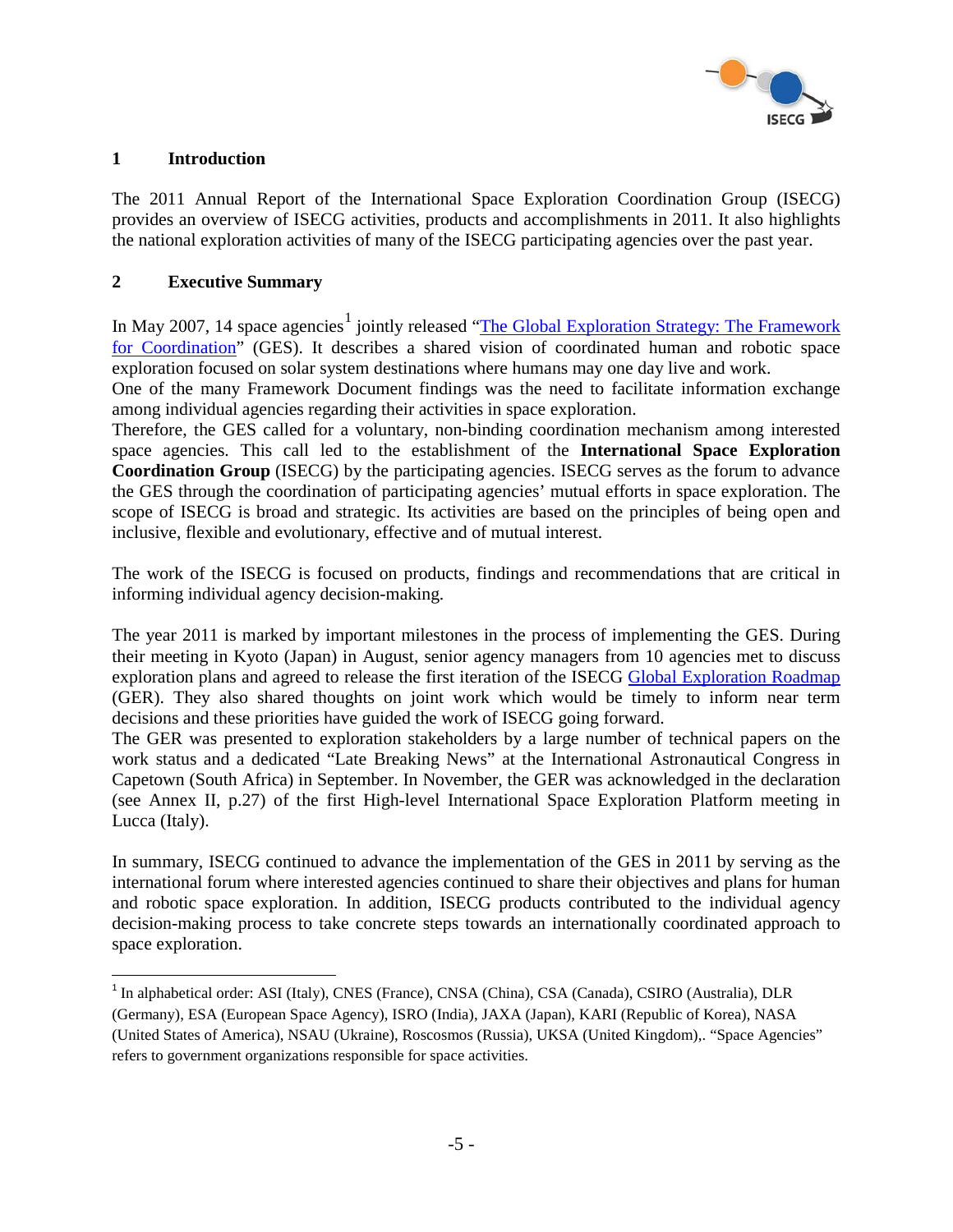

# **3 ISECG Background**

#### **3.1 Global Exploration Strategy and Terms of Reference**

ISECG was established in response to the "The Global Exploration Strategy: The Framework for Coordination" developed by  $14$  space agencies<sup>1</sup> and released in May 2007.

| The Global Exploration Strategy<br>The Framework for Coordination |  |
|-------------------------------------------------------------------|--|
| May 2007                                                          |  |
|                                                                   |  |
|                                                                   |  |
|                                                                   |  |
|                                                                   |  |
|                                                                   |  |
|                                                                   |  |
|                                                                   |  |
|                                                                   |  |
|                                                                   |  |
|                                                                   |  |
|                                                                   |  |
|                                                                   |  |
|                                                                   |  |
|                                                                   |  |
|                                                                   |  |

This GES Framework Document articulated a shared vision of coordinated human and robotic space exploration focused on solar system destinations where humans may one day live and work. The GES identifies a common set of exploration themes and benefits:

- New knowledge in science and technology
- A sustained presence extending human frontiers
- Economic expansion
- A global partnership
- Inspiration and education

Among the many Framework Document findings was the need to establish a voluntary, non-binding international coordination mechanism through which individual agencies may exchange information regarding their interests, plans and activities in space exploration, and to work together on means of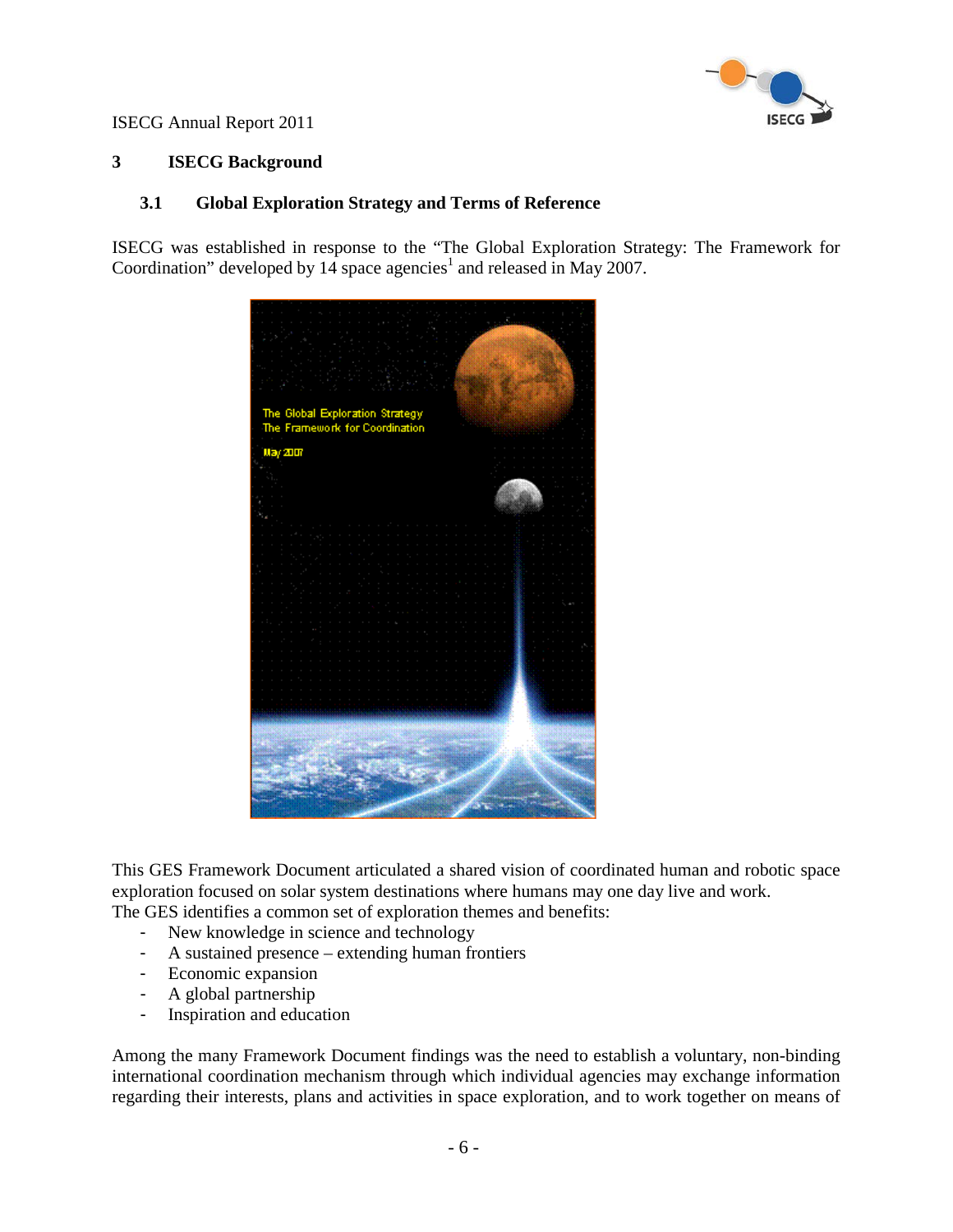

strengthening both individual exploration programmes as well as collective coordinated efforts. The [Terms of Reference](http://www.globalspaceexploration.org/c/document_library/get_file?uuid=d420dc61-f082-4ac0-a77c-cbbfece44584&groupId=10812) (ToR) for ISECG were formally adopted at the first meeting of the group in Berlin in November 2007.

The purpose of ISECG is to work collectively towards the further development and implementation of the GES and to facilitate collaborations. ISECG provides a forum to discuss interests, objectives and plans in space exploration and supports promoting interest and engagement in space exploration activities throughout society.

The scope of ISECG is broad and strategic. Its activities are based on the following principles:

- Open and inclusive
	- o ISECG receives inputs from all interested agencies that invest in and perform space exploration activities
	- o ISECG provides for consultations among all agencies with a vested interest in space exploration
- Flexible and evolutionary
	- o Existing consultation and coordination mechanisms are taken into account
- Effective
	- o ISECG encourages participating agencies to accept the role of the coordination process
	- o ISECG encourages participating agencies to act upon the anticipated results of the coordination mechanism
- Of mutual interest
	- o ISECG activities benefit all participants and respect national prerogatives
	- o ISECG activities allow for optional participation based on the level of interest

ISECG participants focus on developing non-binding products - findings, recommendations and other outputs as necessary – based on consensus.

#### **3.2 Senior Agency Management Meetings**

Given that the scope of ISECG is "broad and strategic", ISECG meetings at the Senior Agency Management (SAM) level are crucial for the advancement of the global space exploration effort. Initiated in 2010, those periodic meetings allow senior agency managers to share common perspectives and increase understanding of ISECG strategic issues at the corporate level.

In 2011, the progress of ISECG work was reviewed by the senior agency managers and they provided guidance for the future work priorities.

Future SAM meetings are planned to ensure timely and effective alignment between ISECG activities and strategic considerations of ISECG members.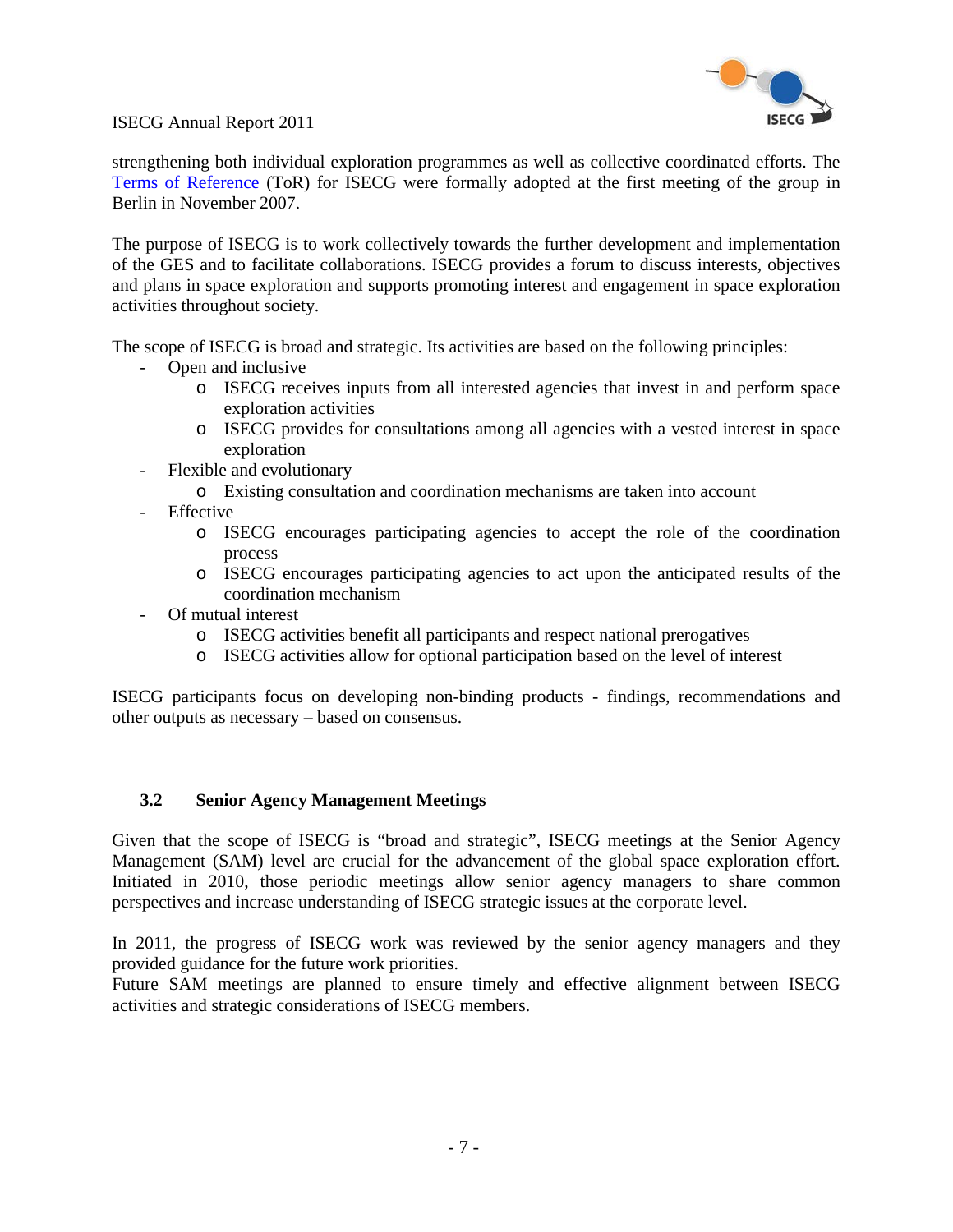

Press Release:

# August 30, 2011 - SPACE AGENCY SENIOR MANAGERS MEET TO DISCUSS A GLOBAL EXPLORATION ROADMAP

Senior managers representing 10 space agencies\* from around the world met in Kyoto, Japan today to advance a Global Exploration Roadmap for coordinated space exploration.

Over the past year, the International Space Exploration Coordination Group (ISECG) has developed a long-range exploration strategy that begins with the International Space Station (ISS) and expands human presence in the solar system, leading ultimately to human missions to explore the surface of Mars. The roadmap flows from this strategy and identifies two potential pathways: "Asteroid Next" and "Moon Next." Each pathway represents a notional mission scenario over a 25 year period describing a logical sequence of robotic and human missions. Both pathways were deemed to be practical approaches capable of addressing common highlevel exploration goals developed by the participating agencies, recognizing that individual preferences among participating space agencies may vary regarding these pathways.

The first iteration of the Global Exploration Roadmap will inform and help focus the planning currently underway in each of the partner agencies in the areas of planetary robotic exploration, advanced technology development and use of the ISS in preparation for exploration. It was agreed that over the next few weeks, this initial version of the Global Exploration Roadmap would be finalized and released to the public.

Mr. Yoshiyuki Hasegawa of JAXA, in his capacity as chairman of the International Space Exploration Coordination Group, noted "We are very happy with the progress of the Global Exploration Roadmap to technically coordinate both near and long term space exploration planning, with world space agencies." Outgoing ISECG chair Bill Gerstenmaier said "NASA is confident that the release of this product, and subsequent refinements as circumstances within each space agency evolve, will facilitate the ability of space agencies to form the partnerships that will ensure robust and sustainable human exploration." During the meeting, the senior agency managers also reaffirmed the role of the ISECG to facilitate the ability of space agencies to take concrete steps towards partnerships that reflect a globally coordinated exploration effort, consistent with their respective agency priorities and mission objectives.

The ISECG was established as a voluntary, non-binding international coordination forum, where the partner agencies who contributed to the Global Exploration Strategy (GES) can exchange information regarding interests, plans and activities in space exploration. The GES set forth a shared vision for concerted human and robotic space exploration missions focused on solar system destinations where humans may one day live and work. Another stated goal is to encourage the partners to work together on strengthening both individual exploration programs and collective efforts. The development of the Global Exploration Roadmap is the second step toward achieving this goal, following the development of the ISECG Reference Architecture for Human Lunar Exploration.

<sup>\*</sup> In alphabetical order: ASI (Italy), CNES (France), CSA (Canada), DLR (Germany), ESA (European Space Agency), JAXA (Japan), KARI (Republic of Korea), NASA (United States of America), Roscosmos (Russia), UKSA (United Kingdom)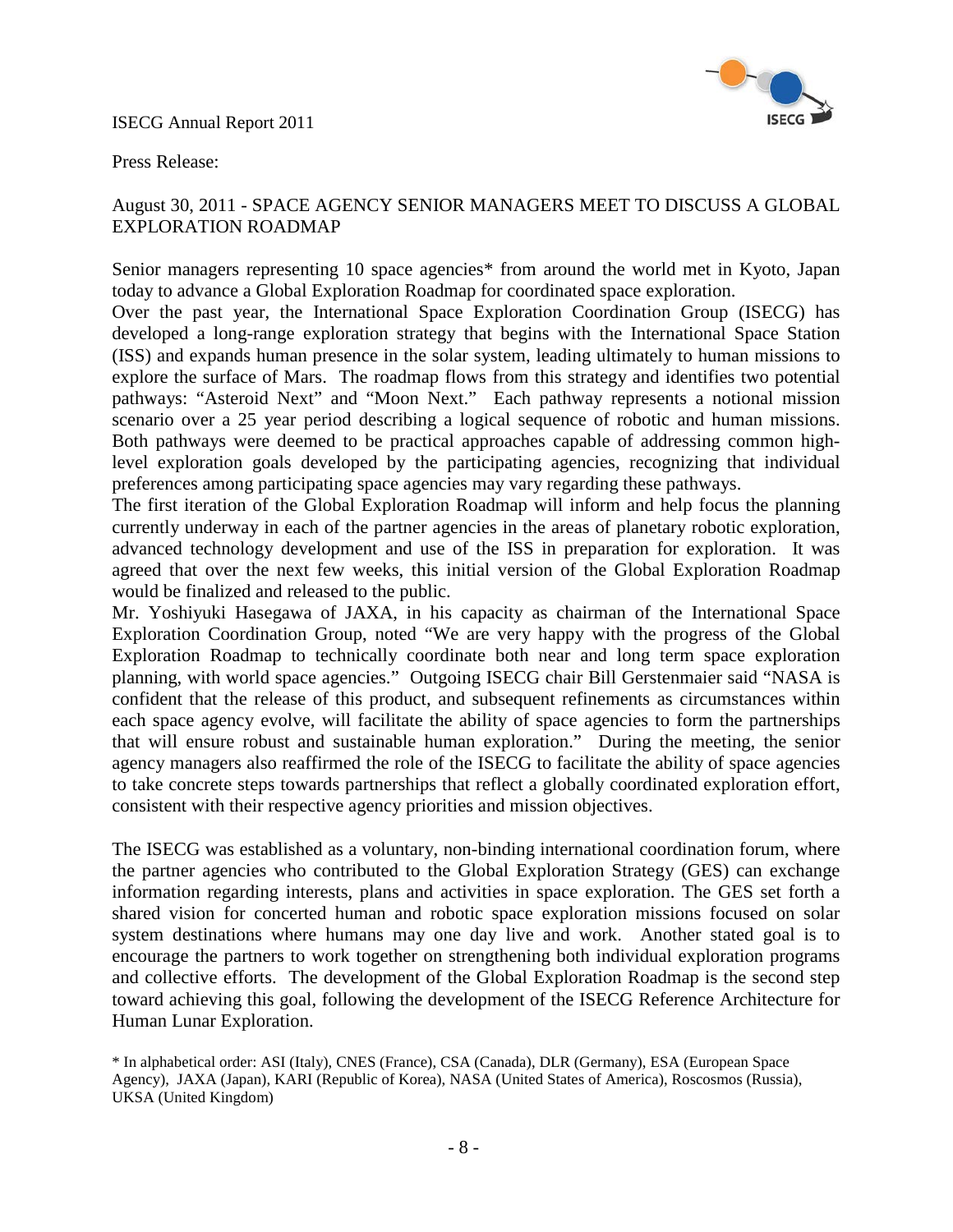

# **4 Activities**

# **4.1 Overview**

ISECG products are developed by working groups (WG). The work is guided by regular plenary meetings and monthly plenary ISECG teleconferences. The degree of participation in ISECG working groups varies by agency and by product. Throughout the development process, products are shared with ISECG members reflecting the open and inclusive approach of ISECG activities – one of the key principles established in the GES. As ISECG work is based on consensus among the members, all products developed at the WG level need approval by the ISECG plenary.

ISECG members participating in the production of specific ISECG products (referred to as "participating agencies" of that product) demonstrate the flexible and evolutionary nature of ISECG to serve as a forum for interested agencies to advance a variety of initiatives of interest to their respective programmes and plans. Overall, ISECG continues to focus on the development of products that are both effective and of mutual interest to address the needs of the participating agencies. The work is performed through the **ISECG** [Workplan](http://www.globalspaceexploration.org/c/document_library/get_file?uuid=54c9a954-e112-40a2-9228-3c1d2d9e6082&groupId=10812) which is updated periodically as required by the evolving needs of the participating agencies and the status of the products.

ISECG and supporting WG are supported by a permanent secretariat, provided by ESA. In addition, the ISECG secretariat provides generic information about ISECG and its products, hosts and maintains the ISECG website and supports space agencies that request ISECG membership.

# **4.2 Activities on ISECG Level**

ISECG chairmanship rotates and effective as of August 30, 2011, JAXA assumed chairmanship from NASA.

Further discussions took place in 2011 to improve ISECG business practices and to define [Interim](http://www.globalspaceexploration.org/c/document_library/get_file?uuid=e85666d0-ac86-4c64-821d-d8c66a79cc33&groupId=10812)  [Guidelines for Non-Agency Participation in ISECG Meetings](http://www.globalspaceexploration.org/c/document_library/get_file?uuid=e85666d0-ac86-4c64-821d-d8c66a79cc33&groupId=10812) (see Annex I).

# **4.3 Activities on Working Group Level**

# **4.3.1 International Architecture Working Group (IAWG)**

# **4.3.1.1 Accomplishments**

The primary focus of the International Architecture Working Group (IAWG) during 2011 was to develop and refine the ISECG mission scenarios. Initially, the IAWG developed six notional mission scenarios to reflect the "capability-driven/objectives based" framework embraced by the ISECG. Of these six mission scenarios, three were eliminated due to high technological challenges, constrained budgets, high risk, and insufficient mission opportunities. The remaining three scenarios were further developed and refined through the creation of Design Reference Missions (DRMs), which capture the notional mission concept that includes the capabilities required and the basic operational concept.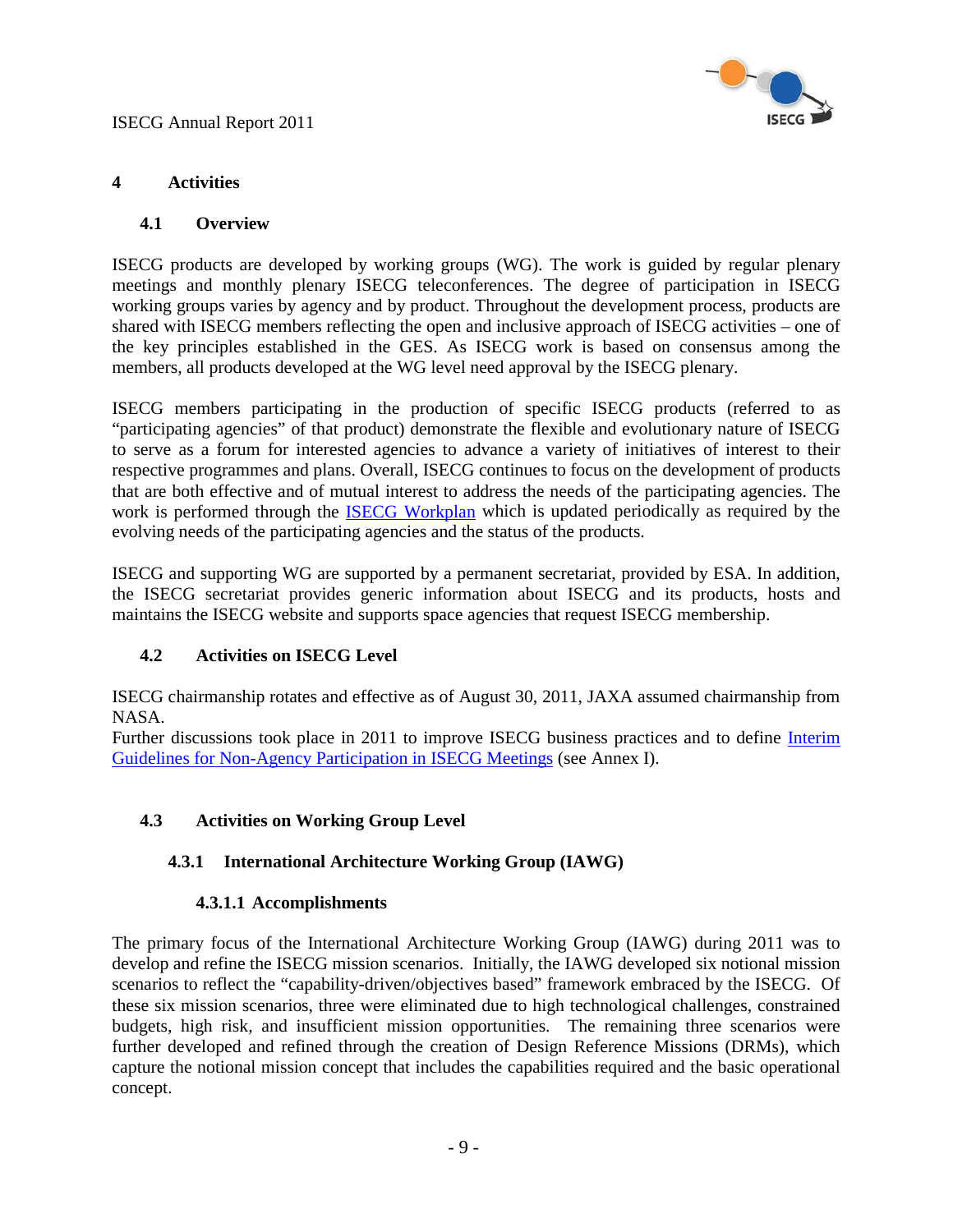

The Exploration Roadmap Working Group (ERWG), the International Objectives Working Group (IOWG) and the IAWG considered the benefits of conducting a systematic assessment of the mission scenarios against the common goals, objectives and strategic principles of the GER. It was agreed that performing such an assessment would yield insights which would help agencies better understand each other's preferences, as well as help agencies obtain a common understanding of how various scenarios were responsive to the goals, objectives and principles of the GER.

The three remaining scenarios were evaluated by the IAWG. After further consideration, the ERWG reduced the number of scenarios from three to the following two: "Asteroid Next" and "Moon Next". The IAWG then focused its efforts on concepts for displaying the key features of the two remaining scenarios to effectively communicate each strategy at a summary level.

In addition, the IAWG contributed to the GER document and took the leadership for to the GER Coordination document.

A paper titled "ISECG Mission Scenarios and Their Role in Informing Next Steps for Human Exploration Beyond Low Earth Orbit" was presented at the  $62<sup>nd</sup>$  IAC in 2011.

# **4.3.1.2 Future Work**

The IAWG has several ongoing activities that will contribute to the second version of the GER. The primary focus of its activities will be to better define the early DRM phase, which is targeted for the 2020 timeframe, leading up to human exploration of an asteroid or the Moon. This will inform other activities, including those conducted by the IOWG, the Strategic Knowledge Gaps Assessment Team, and the Technology Assessment Team.

In addition, members of the IAWG formed a Robotics Servicing Working Group (RSWG), whose goal is to assess the value of the human-robotic partnership for the mission scenarios. The IAWG will support the Technology Assessment Team (TAT) in reviewing technology needs and priority areas.

In 2012, the IAWG will continue to update the mission scenarios and contribute to the second version of the GER.

# **4.3.1 International Objectives Working Group (IOWG)**

#### **4.3.1.1 Accomplishments**

In 2011, the IOWG collected space exploration goals and objectives from ISECG participating agencies and used these as a basis to establish the following set of eight common goals: Search for Life; Extend Human Presence; Develop Exploration Technologies and Capabilities; Perform Science to Support Human Exploration; Stimulate Economic Expansion; Perform Space, Earth, and Applied Science; Engage the Public in Exploration; and Enhance Earth Safety. Each of these common goals is supported by a set of consolidated objectives for exploration that collectively reflect agencies priorities.

The common goals and objectives guided development of the GER mission scenarios and were published in the GER document. They were established as the result of an iterative process and will continue to be refined as agencies priorities evolve. The IOWG's work on goals and objectives was documented in a paper published for the IAC in 2011, and made available on the ISECG website. While the common goals and objectives describe what agencies want to accomplish in the long term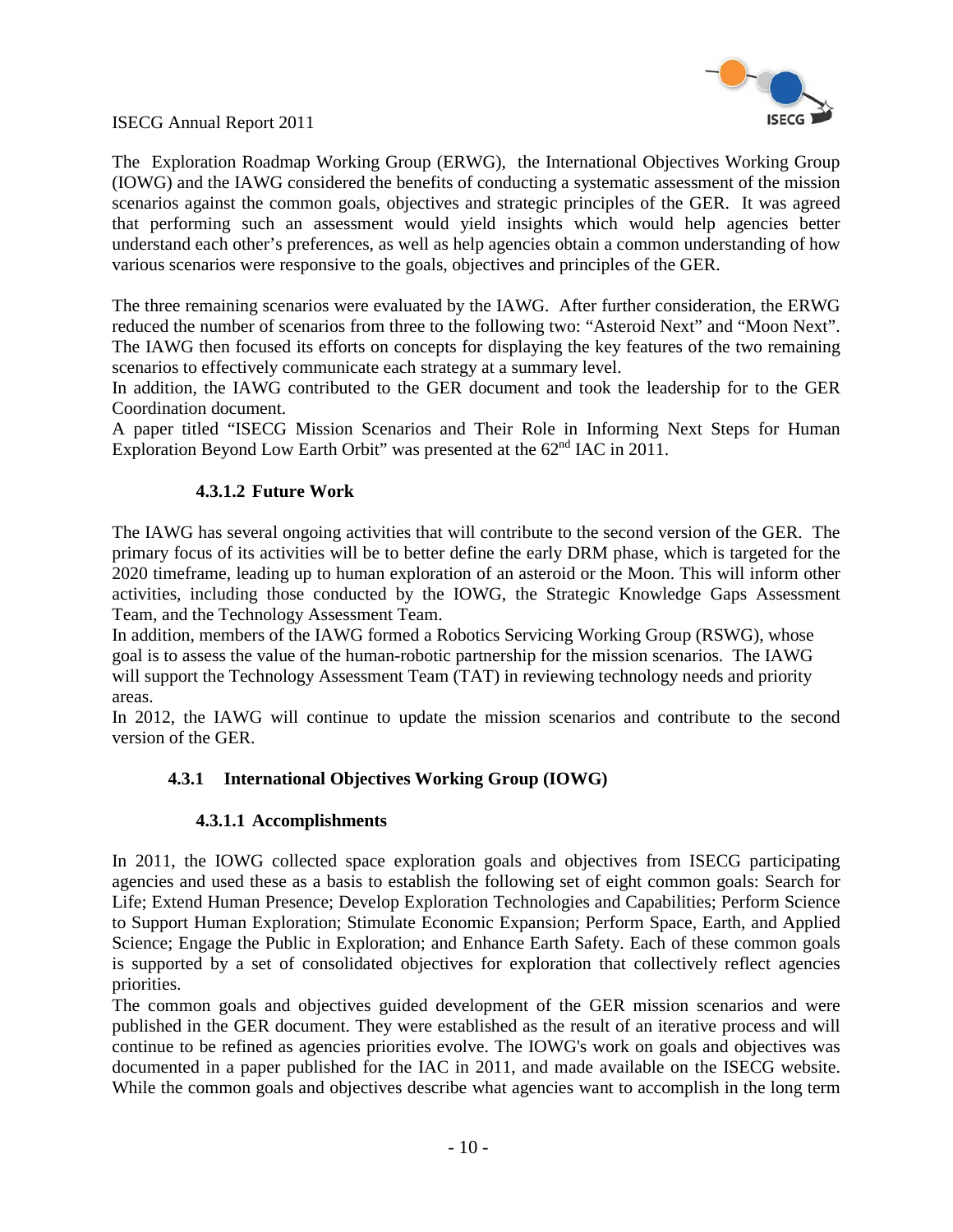

as they conduct space exploration, the overarching value of space exploration will be measured in terms of the resulting outcomes and benefits imparted to society.

In response to a request from senior managers of ISECG agencies, the IOWG initiated work to collect information on and improve understanding of the societal benefits of space exploration.

#### **4.3.1.2 Future Work**

In 2012, the IOWG continues its work on understanding the societal benefits of space exploration and plans to develop a white paper to document its findings. Also, the IOWG will continue to monitor the evolution of agency priorities, refine the common space exploration goals and objectives as necessary, and ensure that the GER continues to reflect this commonality.

# **4.3.2 International Space Exploration Coordination Tool (INTERSECT)**

# **4.3.2.1 Accomplishments**

The INTERSECT Working Group focused on the development of a data repository to provide a single reference source for ISECG members and working groups on the type and status of exploration-related missions, payloads, capabilities, systems and technologies.

During 2011, the Working Group activity consisted mainly of data collection and validation using templates previously developed for data entry after an iterative review process with ERWG. The data was made available on the ISECG website and used by an ERWG Team reviewing Agency's plans to elaborate on the first release of the Global Exploration Roadmap.

#### **4.3.2.2 Future Work**

For the time being, the activities related to the web-based repository have been put on hold following a decision made at the SAM meeting held in Kyoto in August 2011. Future work will be folded into the process for maintaining and updating the GER.

# **4.3.3 Exploration Roadmap Working Group (ERWG)**

#### **4.3.3.1 Accomplishments**

In 2011, the Exploration Roadmap Working Group (ERWG) provided the opportunity for participating agencies to discuss the next step in human space exploration and published the results of their work in the ISECG Global Exploration Roadmap. Participating agencies shared plans and interests, resulting in development of a common long-range strategy that builds on the International Space Station (ISS) to achieve sustainable, affordable human exploration of Mars. They affirmed their desire to follow this strategy through collaboration and cooperation.

Participating agencies divided their work into three main activities, creating a framework for discussion which is reflected in the GER. A description of the framework and specific achievements are listed below: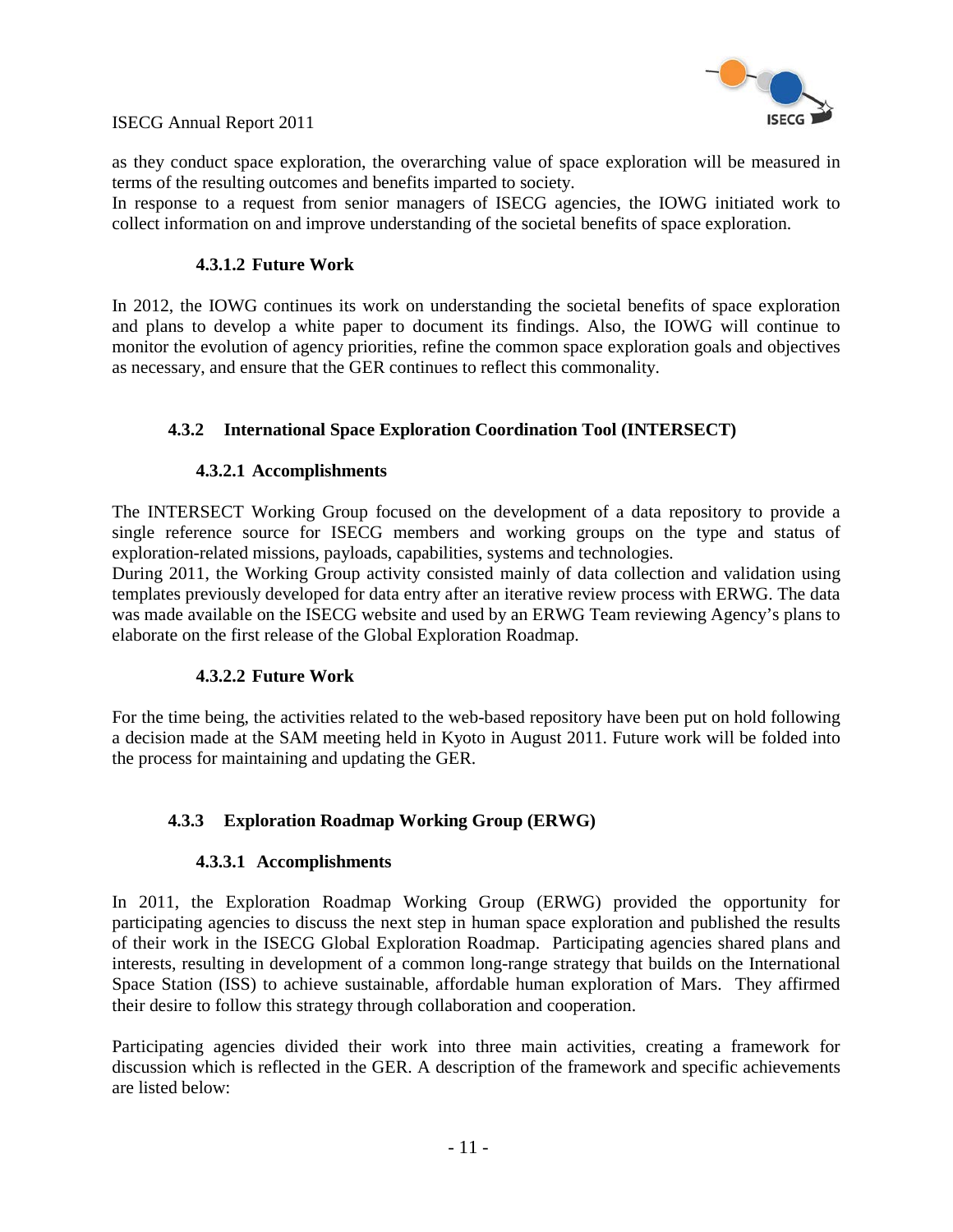

- 1. Common goals of ISECG participating agencies for space exploration
	- Within the IOWG, agencies shared the current status of their goals and objectives associated with each destination (Moon, asteroids, Mars) and looked for commonality.
- 2. Notional mission scenarios that are technically feasible and programmatically implementable. These respond to common set of agency needs or drivers, such as affordability, and can be used to inform near-term studies or technology prioritisation within individual agencies. The scenarios were developed together with the IAWG.
	- Two mission scenarios were seen as responding to the strategic guidelines of the long-range strategy: the "Asteroid Next and the "Moon Next" mission scenarios.
- 3. Identification of near-term opportunities for coordination and cooperation related to
	- The development of technologies enabling the implementation of the near-term DRMs included in the optional mission scenarios.
	- The implementation of robotic missions to destinations of interest for closing strategic knowledge gaps which need to be addressed prior to human missions.
	- The utilisation of the ISS for demonstration of exploration enabling capabilities.
	- The implementation of analogue campaigns to demonstrate exploration technologies, operations scenarios and interoperability concepts.
	- Enabling capabilities for beyond Low Earth Orbit (LEO) exploration which build on expertise and capabilities in use today.

The September 2011 release of the GER represents the first iteration. It will be updated as necessary to reflect the current status of agencies discussions related to the definition of technically feasible exploration roadmaps. In addition, the GER is intended to generate ideas and solutions from the broader community for meeting the challenges represented in the mission scenarios.

By reflecting the status of agencies discussions on exploration, the first iteration of the GER has informed preparation of an international political dialog on exploration. It was referred to in the Lucca Declaration from the first High-level International Space Exploration Platform meeting and recognised as a valuable tool by other international fora and working groups. At the end of 2011, over 40,000 copies of the GER have either been downloaded from individual agency and ISECG websites or distributed at conferences/workshops.

Members of the ERWG collaborated on various papers related to the GER, which were presented at the 62nd International Astronautical Congress (IAC) in 2011, to introduce the GER framework and address insights gained from the development of the GER as well as the role of the ISS lessons learned for the GER development.

# **4.3.3.2 Future Work**

With the budget challenges faced by all ISECG agencies, human exploration road-mapping work in 2012 is concentrated on enabling collaboration and cooperation opportunities related to exploration preparatory activities. Work in the area of needed technologies will concentrate on sharing priorities and looking for opportunities to collaborate in technology demonstration activities.

Agencies are also looking at ways to increase the partnership between human and robotic science exploration programmes, recognising the synergies between the two and looking for ways to exploit them.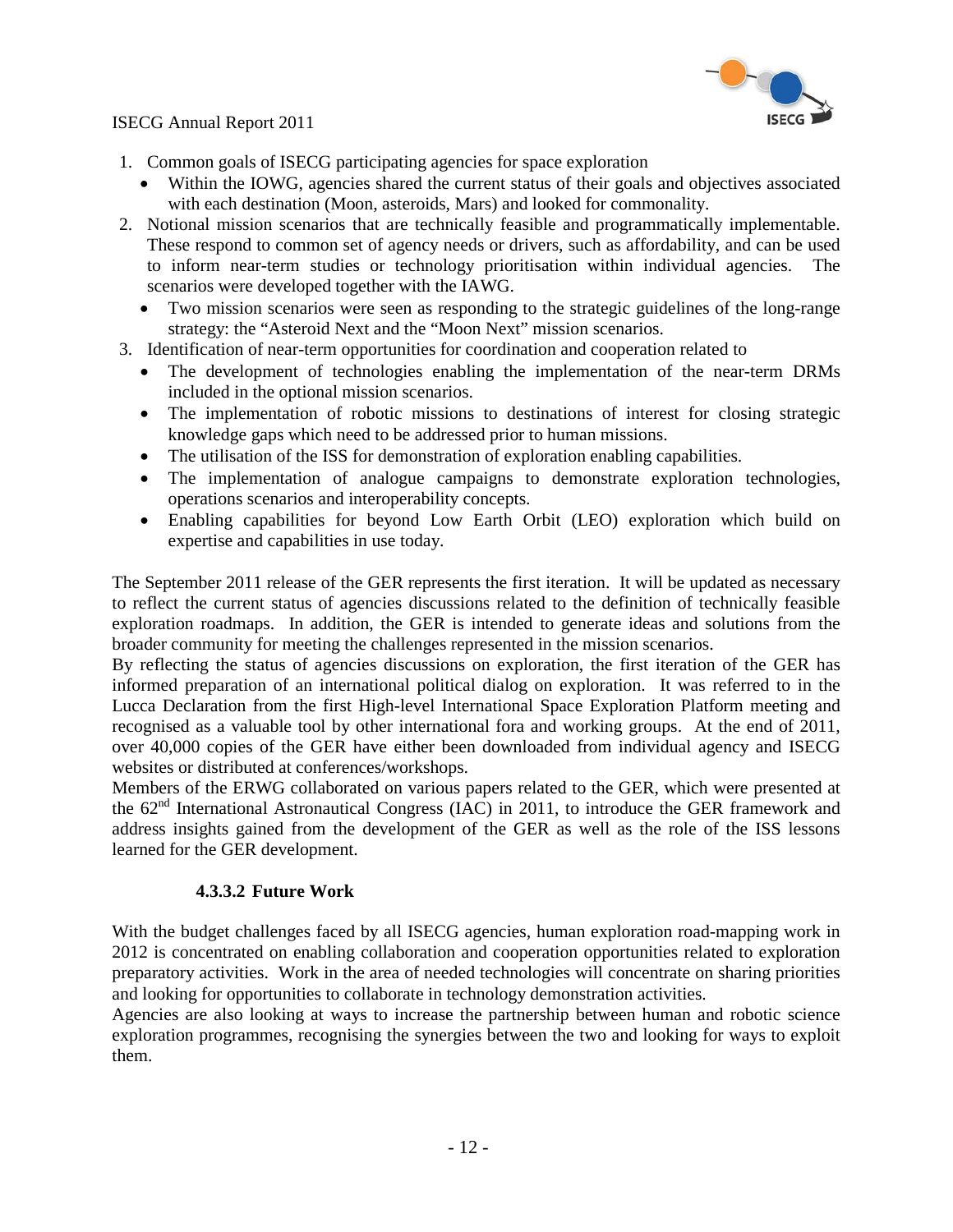

Lastly, agencies are looking at the early design reference missions within the two mission scenarios in more detail in order to inform requirements definition of near term exploration capabilities. The highlights of this work will be published in the second iteration of the GER in spring 2013. The second iteration will also reflect any updates in policies and plans of participating agencies.

# **4.3.4 Strategic Communications Working Group (SCWG)**

# **4.3.4.1 Accomplishments**

The SCWG continued to work on intensifying target-group oriented communication with the ISECG stakeholders which are the member agencies and with further exploration stakeholders in science, industry, politics and society. The group continued to implement coordinated actions to further increase the visibility of ISECG. Also, the SCWG started activities to ensure that relevant existing multilateral WG are informed regarding the existence of ISECG, its mandate and products.

A focus of the work in 2011 was to start establishing relations with one of the relevant existing multilateral working groups, namely the International Space Life Sciences Working Group (ISLSWG). An ISECG representative delivered a presentation on ISECG mandate and products to inform the ISLSWG delegates at their 40<sup>th</sup> meeting in June 2011. It was agreed that the dialogue shall be continued at future ISLSWG meetings. In particular, all ISLSWG members took the action to review and discuss the first iteration of the GER and prepare a joint ISLSWG response to ISECG.

Following a proposal initiated by the SCWG in 2010 and approved at the SAM meeting in Kyoto in August 2011, ISECG was invited to co-chair the International Programme Committee for the "Global Exploration Conference " to be held in May 2012 in Washington, DC. Participation in the conference would provide an opportunity to brief exploration stakeholders and discuss the GER plans for space exploration.

In a joint effort of all WG the visibility of ISECG was enhanced at the  $62<sup>nd</sup>$  International Astronautical Congress in Cape Town, South Africa, by technical papers on the work status and a "Late Breaking News" on the GER.

November 2011 offered another important outreach opportunity to ISECG: embedded in the "Third International Conference on Space Exploration" in Lucca, Italy, was the first meeting of the Highlevel International Space Exploration Platform. One of the keynotes was given by the ISECG Chair and the Representatives took note of the GER (see Annex II, p. 27 for the Lucca Declaration).

# **4.3.4.2 Future Work**

In 2012, the SCWG will continue to support, by consensus of all ISECG members, all communication-related activities of ISECG including outreach opportunities for consideration by the ISECG plenary.

Discussions on a set of strategic communications guidelines will be initiated.

The Group will also continue to analyze existing multilateral WG related to space exploration and will provide a list of relevant WG to ISECG. This list shall be a tool to inform decisions of ISECG members when contacted by other groups.

Renewal of the public part of the website will be discussed and initiated depending on the available resources.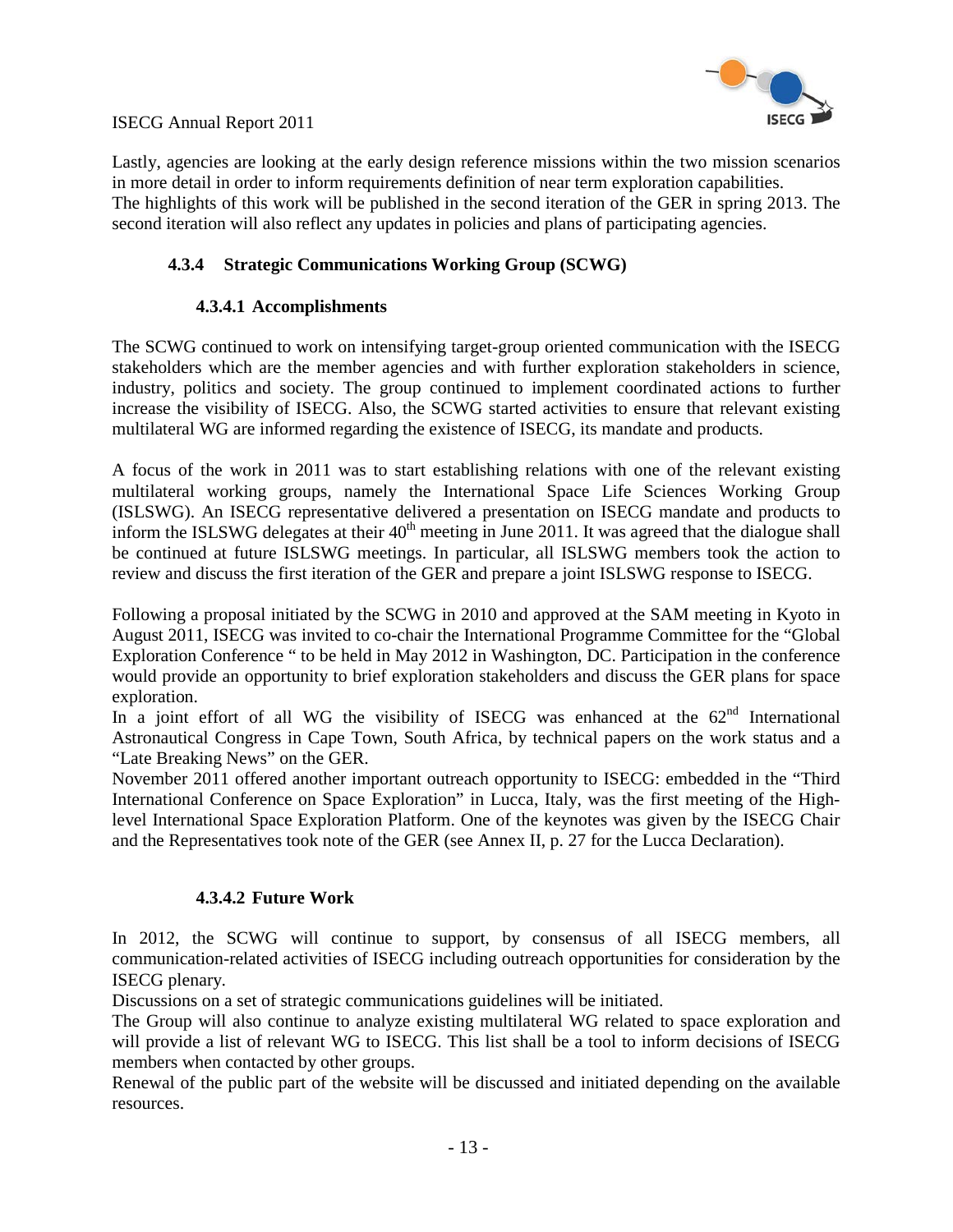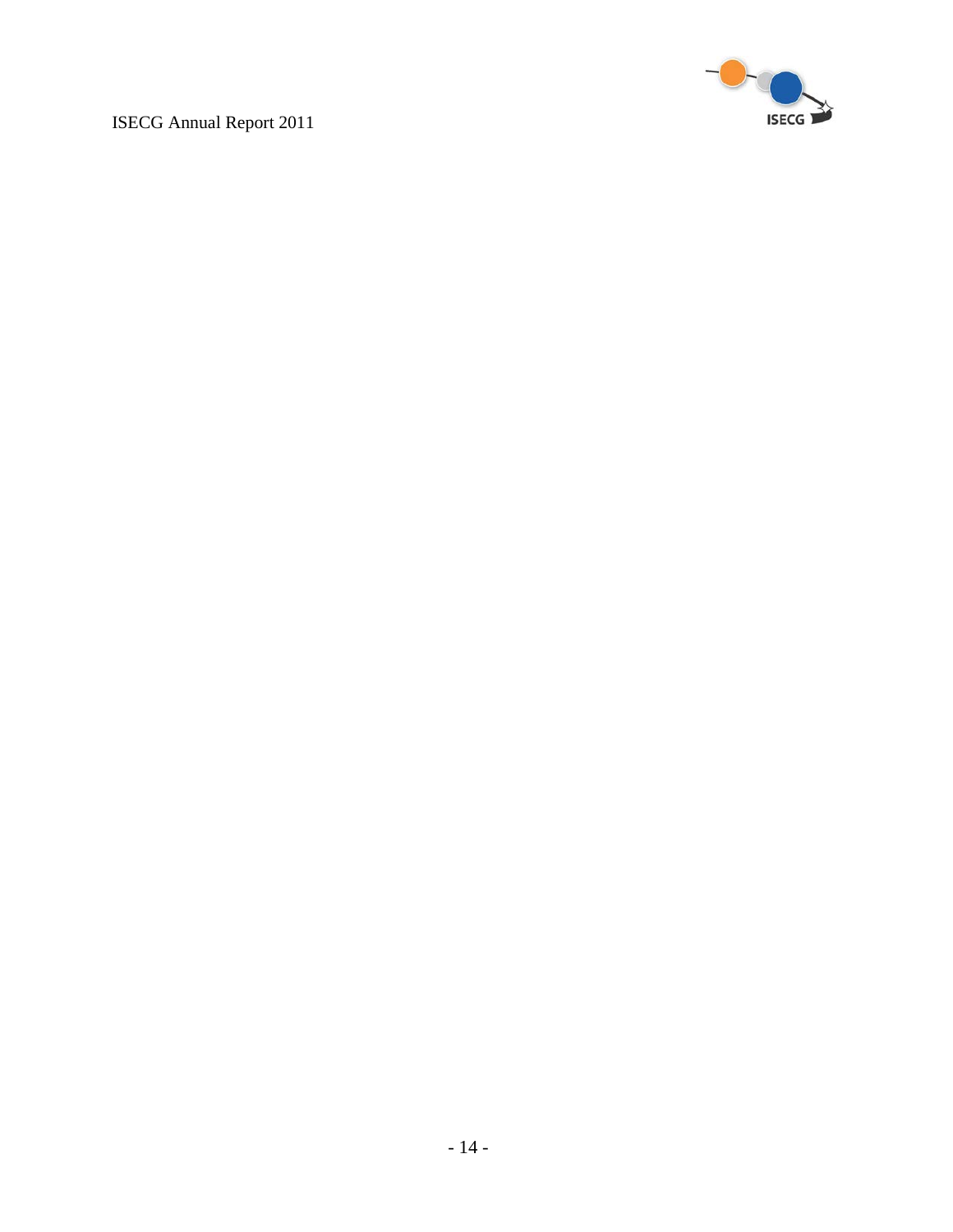

# **Annex I**

# **Interim Guidelines for Non-Agency Participation in ISECG Meetings**

ISECG Participating Agencies recognize that participation in certain elements of the ISECG Work Plan by non-agency participants (that is, the involvement in ISECG activities of individuals from entities other than Participating Agencies) could be valuable to provide advice and guidance, or to help resolve a particular issue. Non-agency participants include:

- (a) department, ministry or other type of government entity, referred to below as government participants; and
- (b) all other entities.

ISECG Participating Agencies also recognize that it is desirable, when envisaging non-agency participation, to avoid generating both real and perceived conflicts of interest which, among other issues, could have an impact on future procurement actions.

These guidelines will be adopted for an interim period to assess their suitability. In particular, the Participating Agencies will evaluate (a) the benefits entailed by different types of non-agency participation; (b) potential problems that could be caused by non-agency participation in ISECG activities, particularly those problems related to future procurement actions; and (c) how such non-agency participation can be addressed in a satisfactory manner.

It is the intention of the Participating Agencies to adapt and modify as required the following interim guidelines and procedures by August 31, 2012.

The ISECG Terms of Reference (TOR) provide as follows:

*III.2.1. ISECG Composition* 

*Each Participating Agency will designate authorised representatives to the ISECG. These representatives are expected to be staff of the designating Participating Agency. In all cases, conflicts of interests will be avoided.* 

*Any ISECG Participating Agency may request by invitation the presence at an ISECG meeting of appropriate experts to provide advice and guidance, or to help resolve a particular issue. In all cases such advisors will be considered part of the delegation that issued the invitation, for the duration of the meeting. Delegations intending to invite an advisor will notify the ISECG Secretariat in a timely fashion.*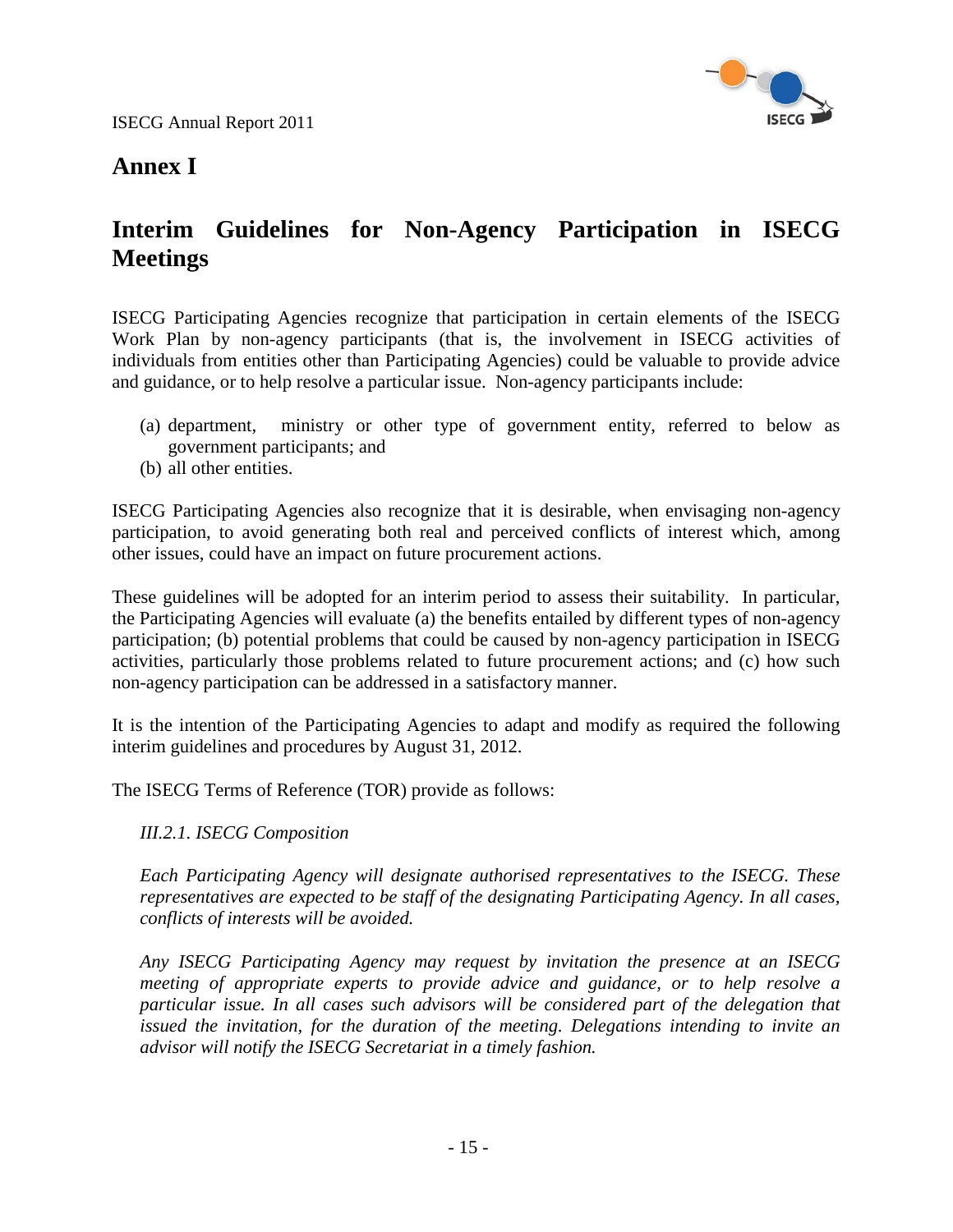

The TOR also provide as follows:

*III.2.2. ISECG Operating Procedures* … *ISECG operates by consensus among Participating Agencies …*

The interim guidelines are as follows:

- 1. It is expected that government participants, as defined in introductory paragraph 1(a), will be allowed to participate in all ISECG activities, subject to guidelines  $(3) - (9)$  below.
- 2. Other entities' participation will generally be limited to working groups and workinglevel workshops, subject to the interim guidelines (3) to (9) below. While a Participating Agency should not unreasonably object to such participation, such participation is expected to be on an exceptional basis.
- 3. A notification from a Participating Agency of its intention to include non-agency participants in its delegation to provide advice and guidance will be considered by the ISECG Participating Agencies on a case-by-case basis.
- 4. Such a notification will (a) contain sufficient details about the proposed non-agency participants and (b) be sent to the ISECG Secretariat in writing at least three weeks in advance of the date of the first meeting for which such participation is envisaged.
- 5. Upon receipt of the notification, the ISECG Secretariat will distribute it to all the Participating Agencies. This will provide sufficient time for any of the other Participating Agencies to express, through the ISECG Secretariat, the concerns it may have, with a view to having these concerns addressed by the originator of the notification in a timely manner.
- 6. Failing consensus, such participation will not be allowed.
- 7. Absent objection in writing within a week of the Secretariat's distribution, the participation as proposed will be considered agreed by consensus.
- 8. Each Participating Agency will take the necessary steps to ensure that information and data communicated through whatever means to non-agency participants in its delegation in the frame of the execution of ISECG activities will not be divulged to third parties (including persons in its own entity) without the authorization of that Participating Agency.
- 9. These Interim Guidelines will be posted on the public section of the ISECG website and a Participating Agency whose delegation includes non-agency representatives will inform its non-agency representatives of these guidelines.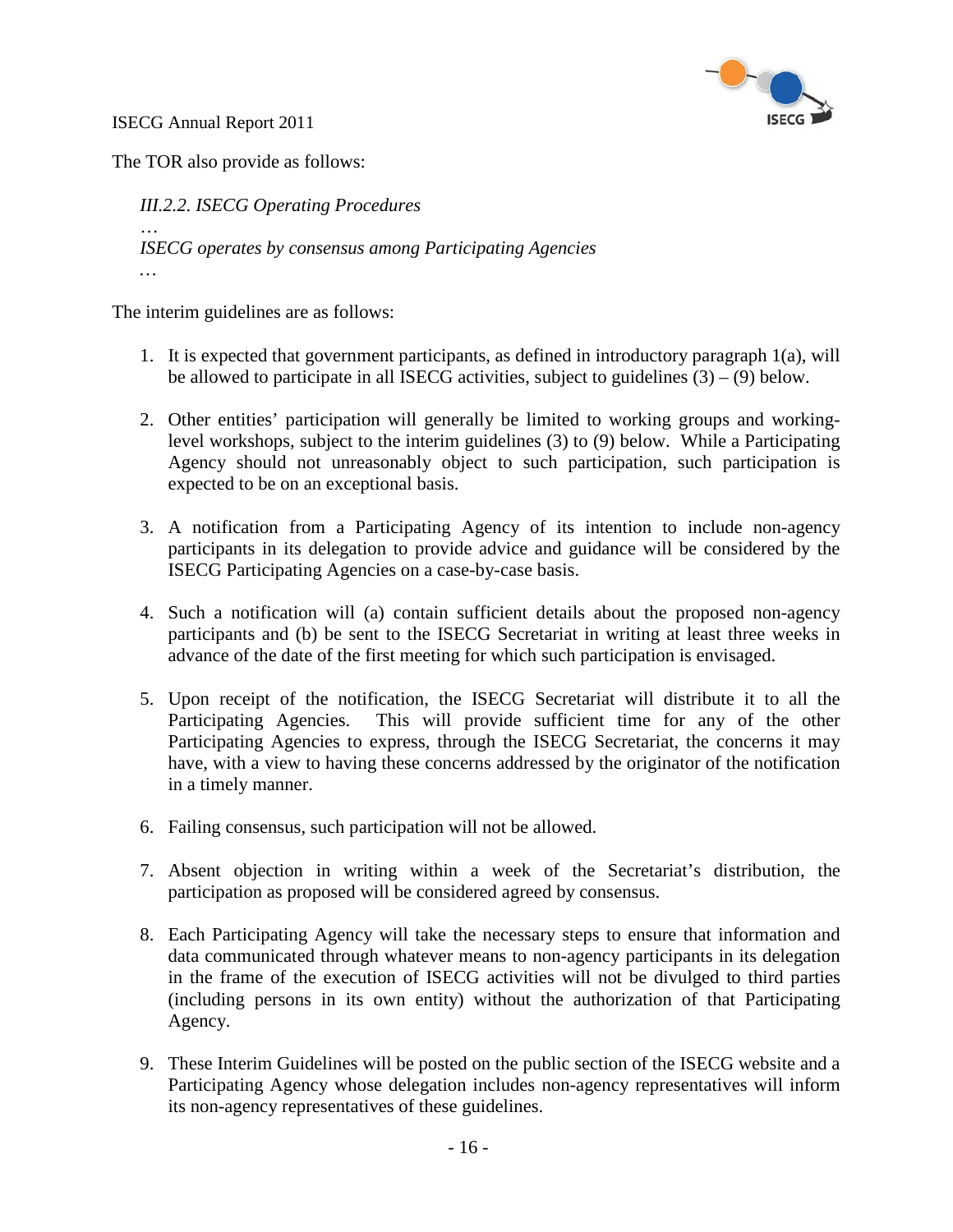

# **Annex II**

# **Space Exploration Highlights of ISECG Member Agencies**

(in alphabetical order)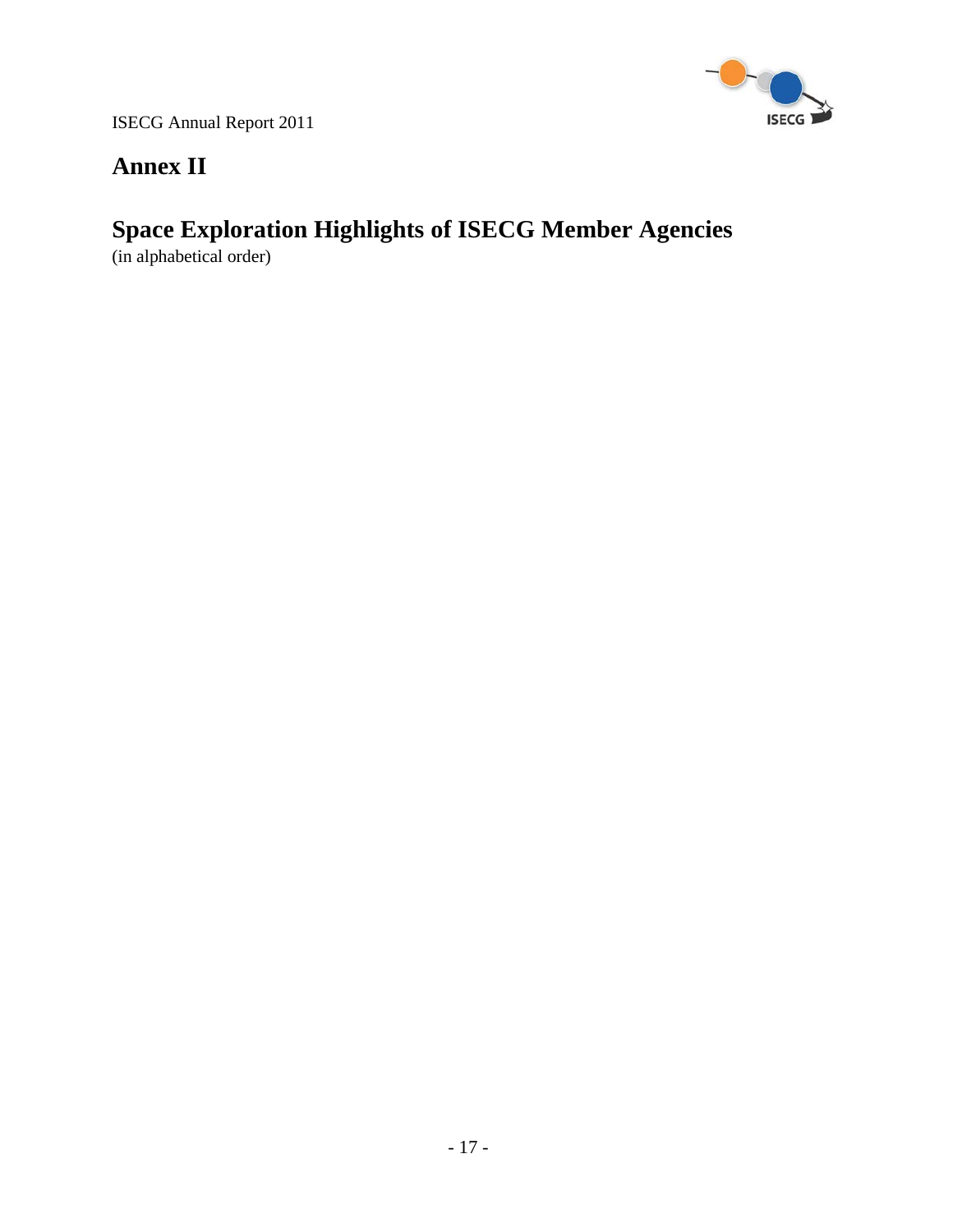

# **1. Agenzia Spaziale Italiana (Italian Space Agency ASI), Italy**

#### **Introduction**

The year 2011 has been characterized, by the continuation of the programmes approved during the last ESA Ministerial Council, held in 2008, mainly the robotic mission ExoMars, for which Italy confirms its leadership, and the participation to the European Exploitation of the International Space Station ISS, through the Intergovernmental Agreement, IGA, between ESA and NASA and the MPLM, Multipurpose Logistics Modules, MOU between NASA and ASI.

#### **Past significant events and missions**

Hereafter are reported the significant events related to exploration during the past year:

- Human exploration
	- o The activities within the Permanent Multipurpose Module, PMM, derived from the MPLM FM1 Leonardo, developed by the Italian Space Agency, through Thales Alenia Space Italia, for NASA, and docked last year to the ISS, are on-going as planned.
	- o The ESA astronaut of Italian nationality Luca Parmitano is being trained for his long term mission to ISS planned for March-September 2013 period. 25 experiments are currently planned to be performed during this mission.
	- o The other ESA astronaut of Italian nationality Samantha Cristoforetti is also performing training activities for a long term mission to ISS in 2015.
- Robotics for exploration
	- o Together with European partners, the activities of ExoMars (Italian Prime Contractorship) are on-going.
	- o Continuation of the operations, data acquisition and analysis of Italian instruments on-board Mars Express (MARSIS and PFS) and NASA MRO mission (SHARAD).

#### **Upcoming events**

Italy foresees to follow both the human and robotic exploration. Attendance and active participation to the major events like IAF, COSPAR, etc. are confirmed. Involvement in ISECG activities will mostly focus on the robotic support activities including scientific aspects and in situ resource utilization.

In this context Italy will focus its attention on the following programmes:

2011 will be characterized by a relevant involvement of Italy in the exploitation of the ISS, thus confirming its relevant role in this endeavour:

- o The Elite-S2 activities continued nominally through 2012.
- o An ASI-led Combustion Experiment for Green Air, ICE-GA, is being planned in cooperation with NASA, and will use the NASA Combustion Integrated Rack on the ISS. Another combustion experiment to be flowed on ISS, the DIAPASON Particle Detection unit, is also being planned in cooperation with NASA.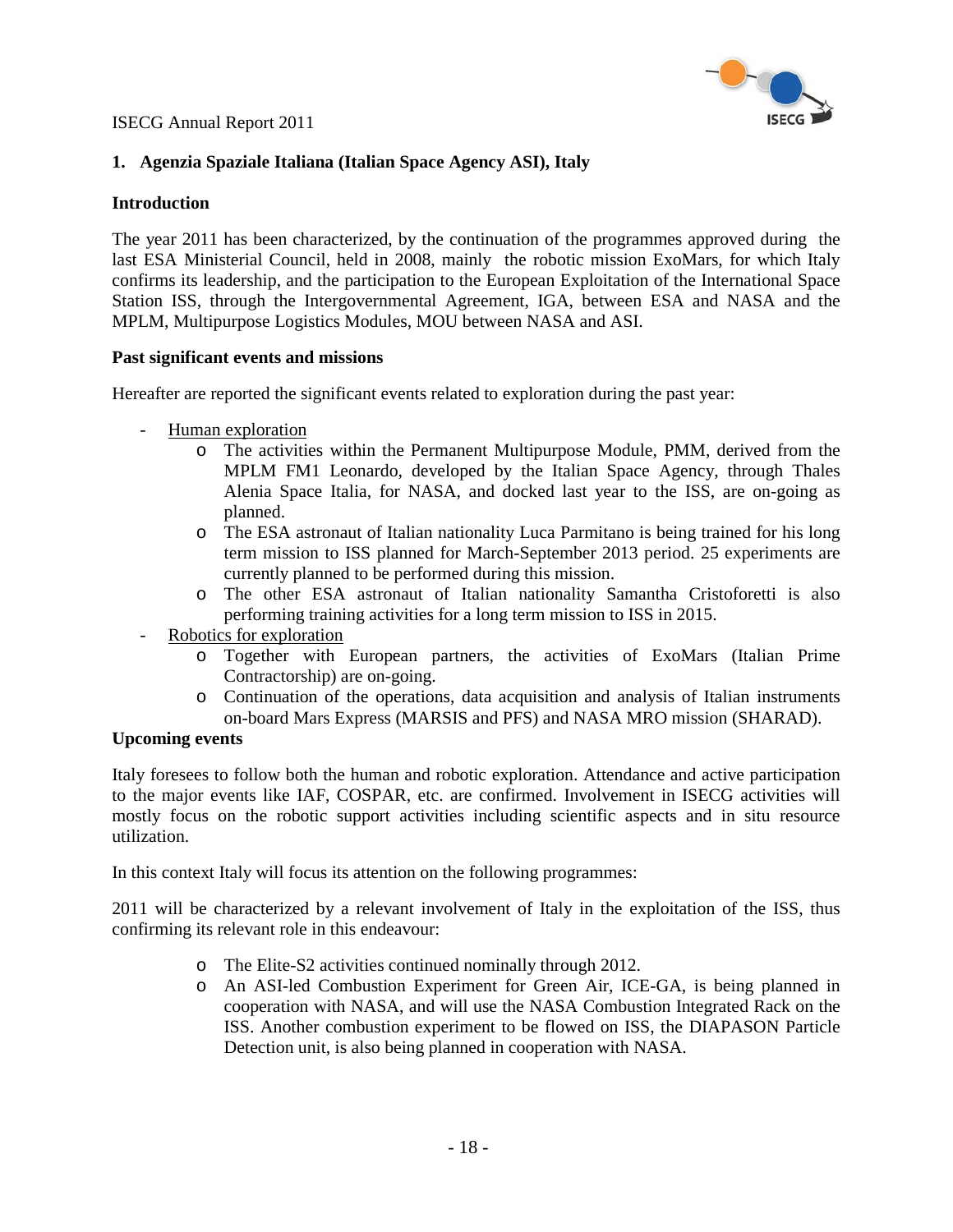

#### **Conclusion**

Italy is still strongly involved in Exploration, both robotics and with the astronauts. Currently th main objective is the Mars Robotic Exploration, mainly ExoMars. At the same time, Italy is also aiming at enhancing the Italian expertise in exploration related fields like robotics systems, pressurized modules and the relevant life support systems, aiming to acquire new technologies for the future space exploration.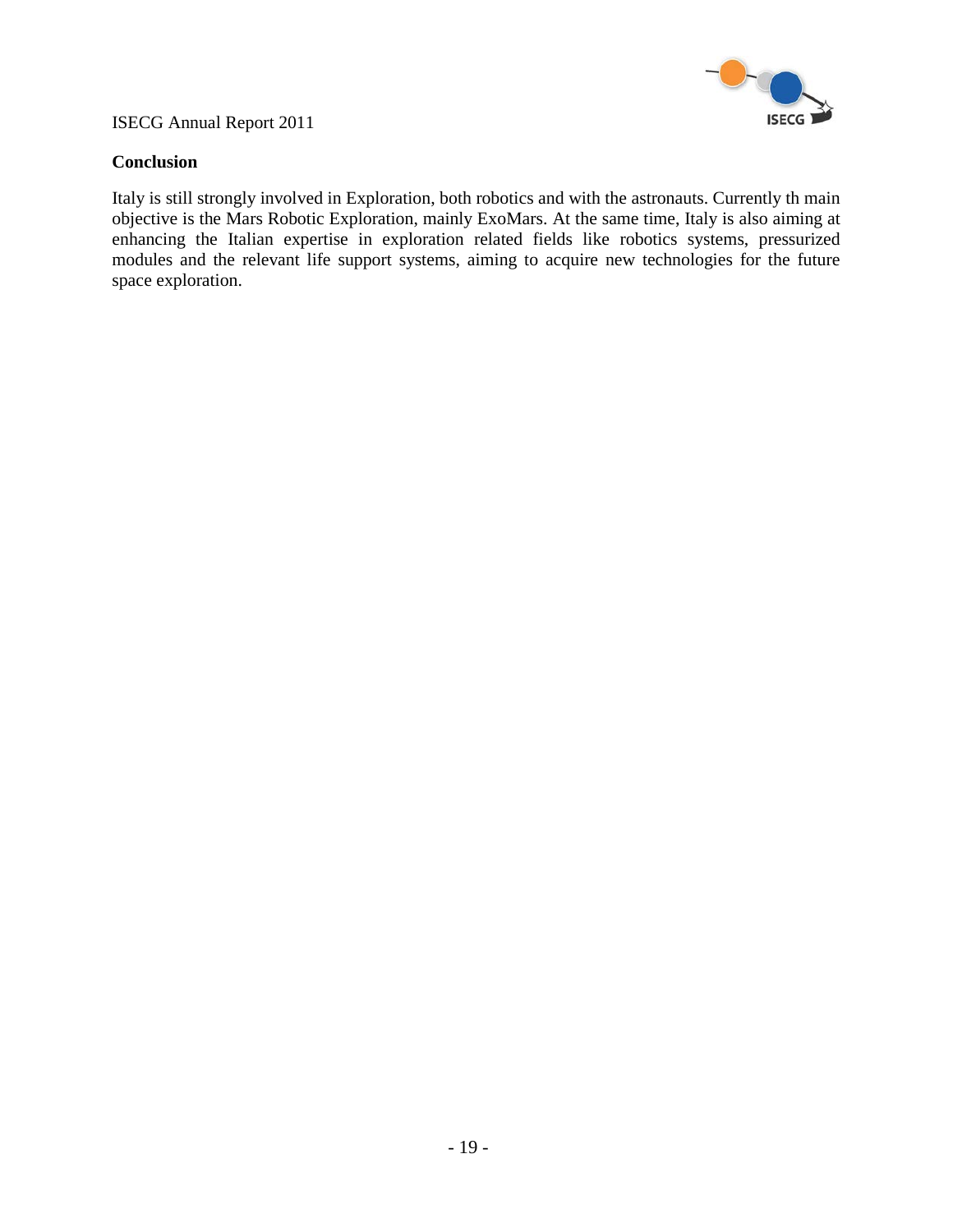

# **2. Centre National d'Etudes Spatiales (CNES), France**

In 2011 CNES started to apply the 'Contract between the state and CNES for the period 2011-2015' signed in October 2010. In this document, it is stated that CNES shall 'make proposals to promote an international exploration program of the Solar System in a renewed governance'. In particular, an increased role for the European Union in exploration matters is foreseen.

Furthermore, CNES took an active part in the writing of the ISECG Global Exploration Roadmap which was eventually released in September 2011.

CNES was also active in the preparation of the high-level international conference on exploration which took place in Lucca (Italy) in November 2011.

For France, recent significant exploration-related activities are:

- the participation to the development of ExoMars (in an ESA/ROSCOSMOS context):
	- o Contribution to the payload
	- o Rover vision/navigation algorithms
	- o Support on EDLS
- the exploitation and utilisation of the ISS:
	- o ATV Control Center in Toulouse
	- o French participation in the ESA/ELIPS program
	- o CADMOS: French part of the ISS ground segment
	- o Physiology/space medicine: CARDIOLAB with DLR, CARDIOMED with ROSCOSMOS
	- o Fluid physics: DECLIC in cooperation with NASA

Other missions with a significant CNES involvement are worth being mentioned:

- Robotic missions to Mars: MSL (NASA), Maven (NASA), studies on a Mars geophysical network (ESA) and Insight (NASA)
- Robotic missions to other destinations: Rosetta (asteroid ESA), Bepi-Colombo (Mercury ESA), Hayabusa 2 (asteroid - JAXA; in particular MASCOT with DLR) and Juice (moons of Jupiter - ESA)
- Human spaceflight: cooperation with China on cardiovascular monitoring (CARDIOSPACE)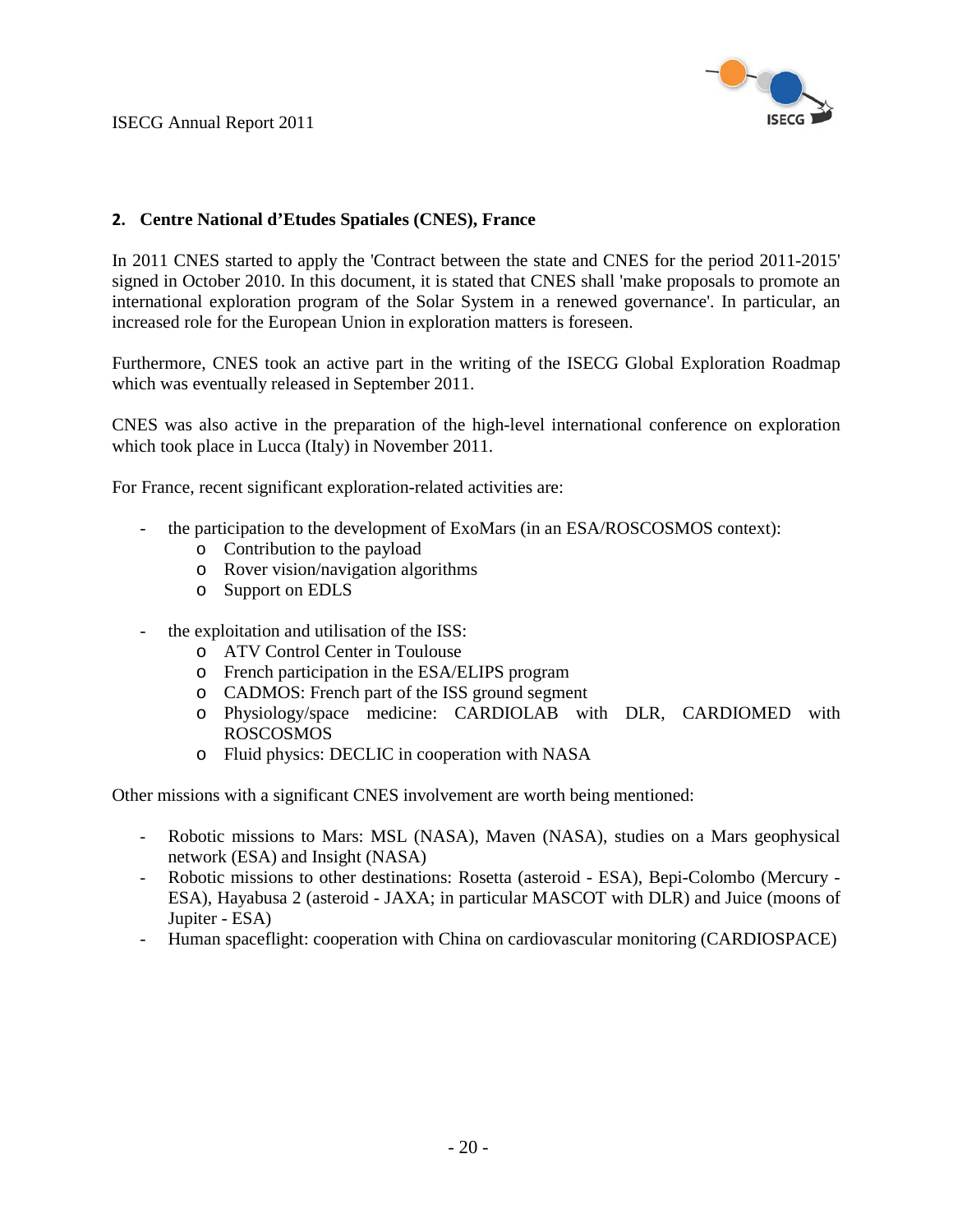

# **3. Canadian Space Agency (CSA), Canada**

# **CSA 2011 Exploration Highlights**

#### **Summary**

Space exploration provides valuable Canadian science, signature technologies and qualified astronauts to international space exploration endeavours. It contributes to the Government of Canada's Science and Technology Strategy. It could also generate spin-offs that contribute to a higher quality of life for Canadians and could foster nation-building. Space Exploration appeals to the science and technology communities and generates excitement within the population in general. It is targeted mostly towards Canadian academia, industry and international space exploration partnerships.

#### **Space Exploration Organization**

A Space Exploration branch, under a Director General, was created following a re-organization of the CSA on April 1, 2010. Directorates within Space Exploration are responsible for the following program areas:

- The International Space Station
- Astronauts, Life Sciences & Space Medicine
- Planetary Exploration
- Space Astronomy Missions
- Exploration Technology R&D

#### **The International Space Station (ISS)**

The CSA continued to operate the Mobile Servicing System (MSS) to carry out robotic maintenance and resupply operations on the ISS. The CSA supported the final two Space Shuttle missions, Russian cosmonaut spacewalks, and accomplished the transfer of cargo from the Japanese HTV vehicle using Canadarm2 and Dextre. Canadian robotics successfully replaced critical equipment on the station and performed flawlessly during a robotic refueling demonstration in cooperation with NASA. These activities resulted in the development and certification of new flight products and procedures to support MSS operations. The CSA also continued the upgrade of its ground control operations for Canadarm2 to enable the handling of heavy payloads as scheduled. The CSA also completed the technical activities required to assess the feasibility of extending the operating life of the MSS.

#### **Astronauts, Life Sciences & Space Medicine**

Veteran Canadian astronaut Chris Hadfield continues his training and preparation for ISS Expedition 34/35 mission. This will be Hadfield's third space mission and second trip to the ISS. He will be onorbit for about five months with a planned launch date in December 2012. After four months working as a Flight Engineer during Expedition 34, Hadfield will assume command of the ISS and its crew in March 2013—a significant first for Canada.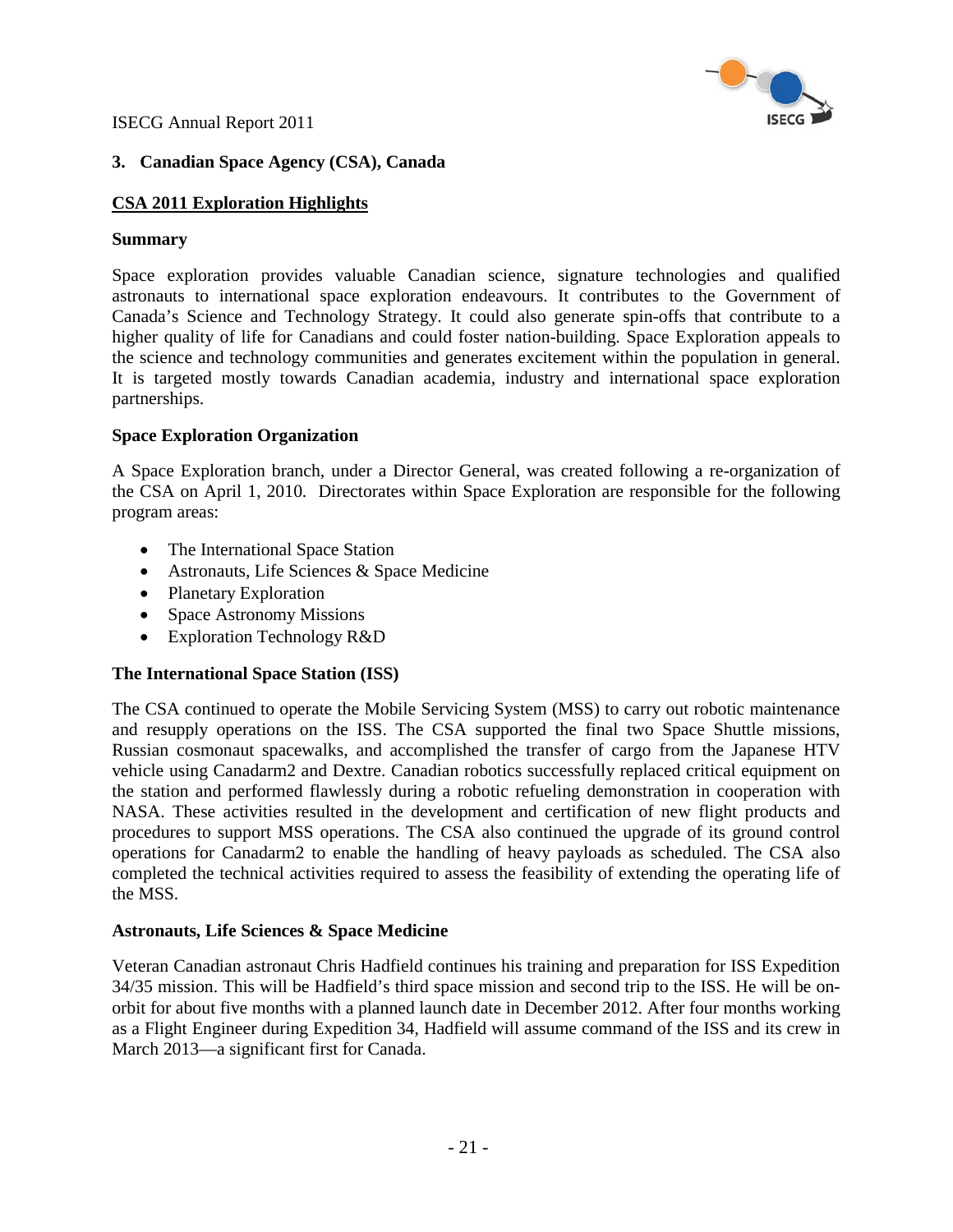

Canada's two newest astronauts, Major Jeremy Hansen and Dr. David Saint-Jacques, have successfully completed their Basic Training course requirements and are now eligible for longduration flight assignment on the ISS.

In Advanced Astronaut Medical Support, work was initiated in the development of a physician web interface, medical ultrasound remote control interface, astronaut health monitoring system and concept for a space medicine medical decision support capability.

The mandate of the CSA's Space Health and Life Sciences group is to identify, characterize and mitigate risks to humans during extended space travel. Three subjects completed the VASCULAR protocol on ISS to examine the effects of long duration exposure to weightlessness on the structure and function of the cardiovascular system. Hypersole, completed on the last two shuttle missions, examined the effects of weightlessness on the function of cells in the sole of the foot that detect contact with surfaces. Finally, three life science activities began development for execution on ISS: Microflow, a technology demonstration of a flow cytometer for space, See Jitter, an experiment determining the effects of a vibrating field of view on perception; and BP Reg, a cardiovascular experiment aiming to validate techniques for monitoring cardiovascular.

#### **Planetary Exploration**

The CSA continues to provide instruments for Mars robotics missions and has the Alpha Particle Xray Spectrometer, to measure the composition of Mars rocks and soil, on NASA's Mars Science Laboratory rover. We are making contributions to upcoming Mars missions namely ExoMars 2016, ExoMars 2018 with the goal to contribute to an eventual Mars Sample Return mission.

We are also supporting Canadian participation in NASA's OSIRIS-REX asteroid sample return mission, scheduled for launch in September 2016. The University of Calgary and MacDonal Dettwiler and Associates (MDA) are designing a science lidar instrument for the spacecraft (based in part on the Canadian-built laser on the Phoenix Mars Lander mission).

#### **Astronomy**

Work continues in astronomy on Canada's contribution to the James Webb Space Telescope, the telescope's pointing system (know as the Fine Guidance Sensor). Canadian technology that provides the essential reference signal for the Heterodyne Instrument for the Far Infrared (HIFI) was provided for ESA's Herschel spacecraft. Canada's "humble" telescope, the Microvariability and Oscillation of STars (MOST), continues to make valuable contributions to the field of astronomy. In 2012, Canada's Near-Earth Object Surveillance Satellite will be launched. It is unique in that it has the capability (technology) to be able to look towards the Sun and detect for the first time objects directly between the Earth and the Sun.

In 2011, the Canadian astronomy community released their Astronomy Long Range Plan. It is a decadal plan similar to (and aligned with) the plan released by the United States—Astro2010—and Europe's Cosmic Visions.

#### **Exploration Signature Technology R&D**

Created in 2007, the CSA's Exploration Core program funds advanced exploration technology development. The Exploration Core program continues at an impressive pace, due to additional funding through Canada's Economic Action Plan (stimulus budget). The program's goal is to ensure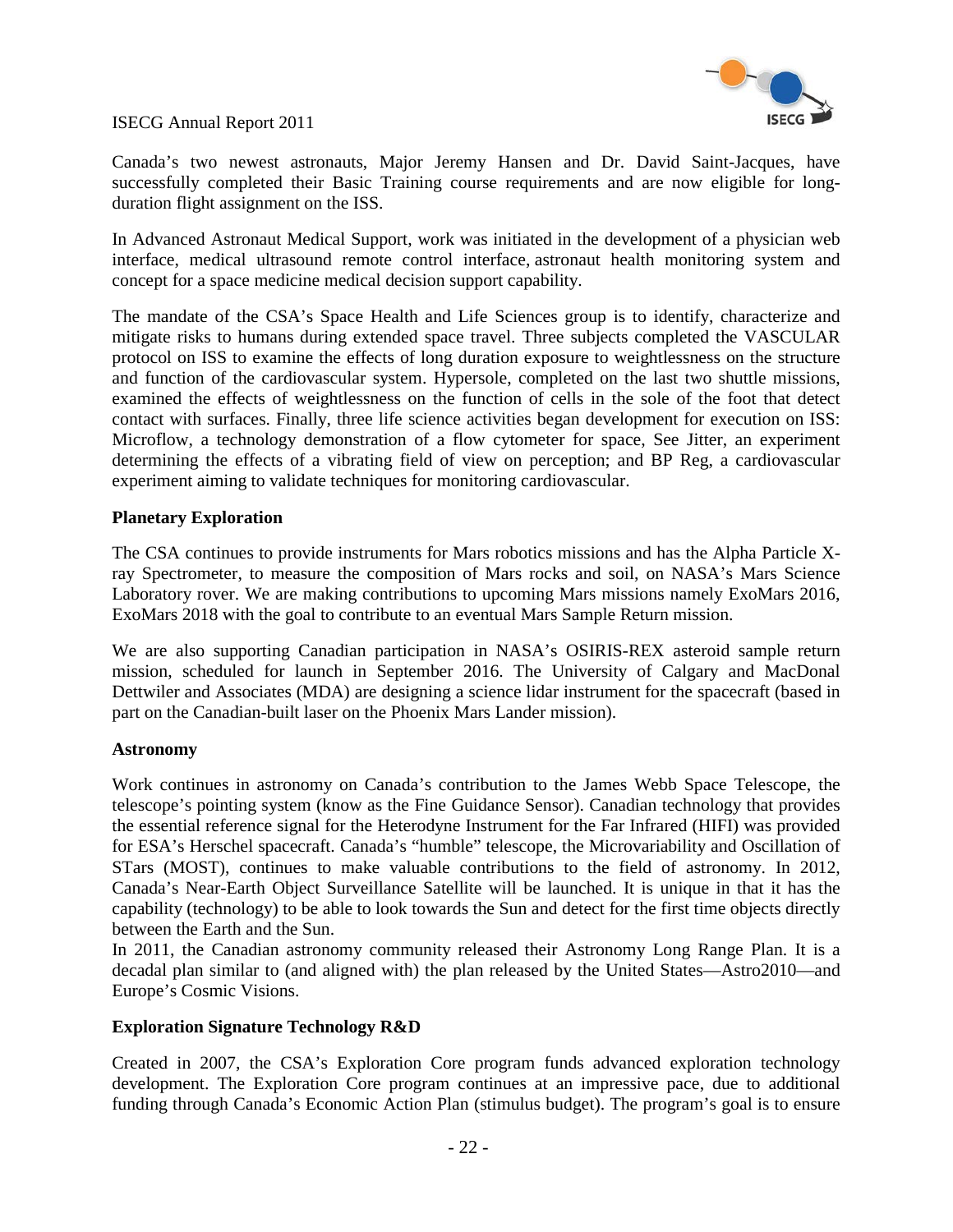

Canada's readiness to participate in future human and robotic exploration missions. Signature technologies include technologies related to: optics; radiation mitigation; robotic servicing; spectrometers; advanced crew medical systems; drilling and sample extraction; and rovers.

In 2011-2012, the CSA continued to work with its industrial contractors to deliver a series of projects under a stimulus initiative on space robotics announced as part of Canada's Economic Action Plan. This work has enabled the development of terrestrial prototypes of the Next-Generation Canadarm, as well as prototypes of different rovers and their associated technologies for future Moon and Mars exploration. Using the Exploration Core funding, the TriDAR vision system from the Ottawa-based Neptec Design Group flew for a third flight on the last space shuttle flight in July 2011. The CSA also issued contracts for the development of science instruments and to support analogue mission deployments. Moreover, the CSA completed the upgrade of its analogue terrain and exploration operation center.

In 2011, space exploration missions and programs generated a number of signature technologies that found their way into terrestrial applications and commercial markets. For example, in July 2011, the US-based Orbital Sciences announced the selection of the TriDAR system developed by Neptec for approach and rendez-vous of their Cygnus commercial spacecraft with the ISS. The CSA has invested in the R&D and in-orbit demonstrations of the TriDAR technology since 2007.

#### **Analogue Activities**

In 2011, the CSA conducted a series of science-driven analogue deployments looking at the geology of impact craters in Labrador; the detection of methane in an operational asbestos mine near the town of Thedford Mines, Quebec; and the detection of signatures of life for future Mars missions as part of the Pavilion Lake Research Program performed in collaboration with NASA. The CSA was also preparing its third in-situ resource utilisation (ISRU) deployment in Hawaii in collaboration with NASA. The CSA contributed the ISRU rover, a drill, a science rover and access to its space exploration operation center for a deployment in July 2012.

#### **Space Exploration Plan**

The CSA has made major progress towards completing our updated Canadian Space Exploration Plan, including consultations with Canadian stakeholders. The plan defines Canada's vision for space exploration. It outlines exploration goals to bring that vision to fruition, and identifies principles to guide the prioritization and decision-making process for Canada's space exploration activities.

The plan highlights the priorities for the next three to ten years, which are supported by mission roadmaps. Exploration goal-driven priorities include the International Space Station, Planetary Exploration, and Astronomy. The plan also highlights Exploration Signature Technologies, which are critical to enabling missions.

The plan emphasizes Canada's commitment to the continued operation of the MSS and preparation for the ISS extension to 2020, as well as to robotic servicing. The latter is the genesis of the CSA's Exploration Signature Technologies, and a major part of Canada's current role in space exploration. Canada sees its robotic contributions as essential to the success of the ISS.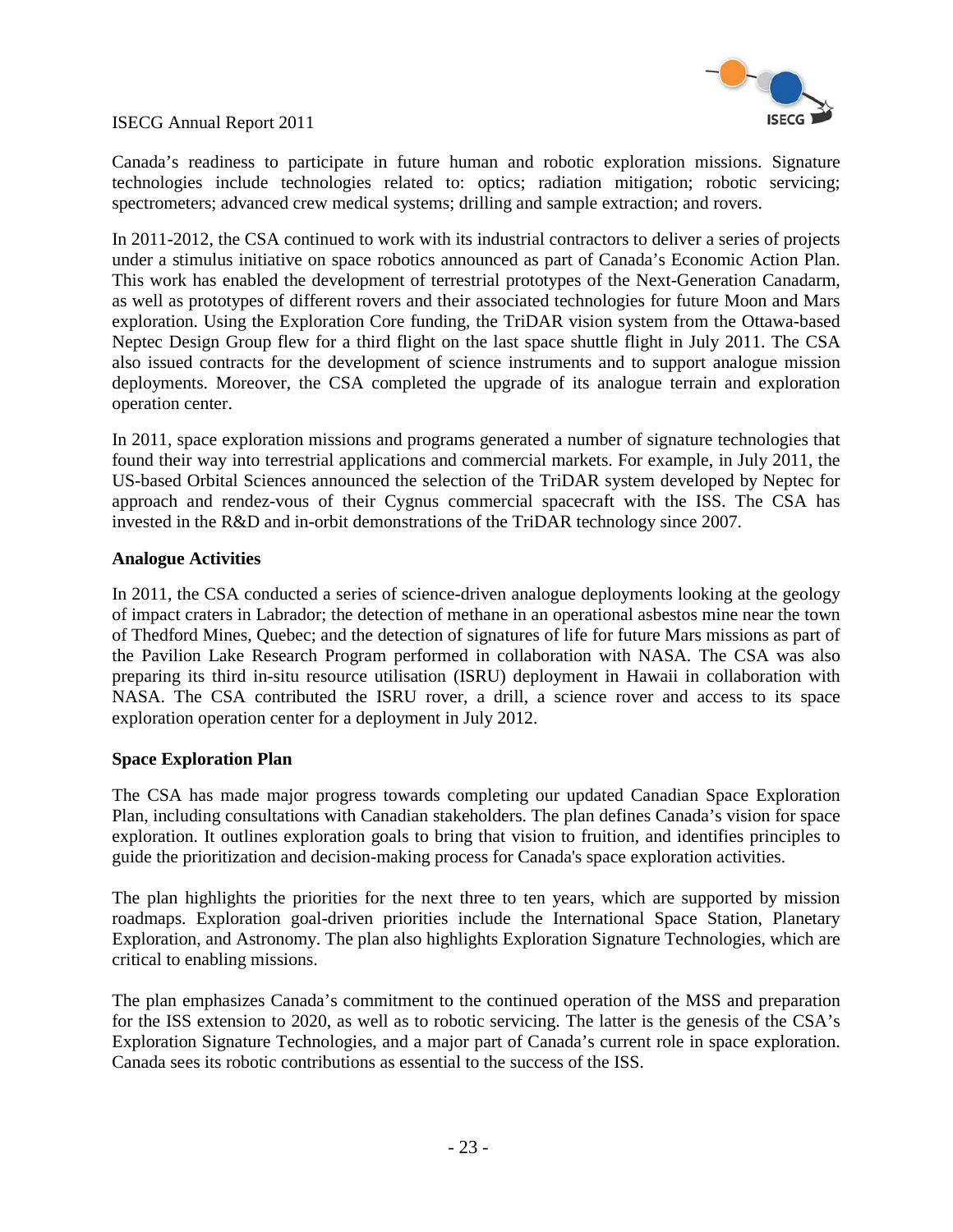

Among the plan's guiding principles are: focus and build on Canadian strengths and space heritage; participate in international missions with contributions that add value (welcomed) and are visible and resonate with Canadians; ensure a robust and sustainable program; provide a balanced portfolio between destinations. Public engagement and participatory exploration are also included in our plan. Furthermore, the Plan is aligned with the Global Exploration Strategy and the Global exploration Roadmap.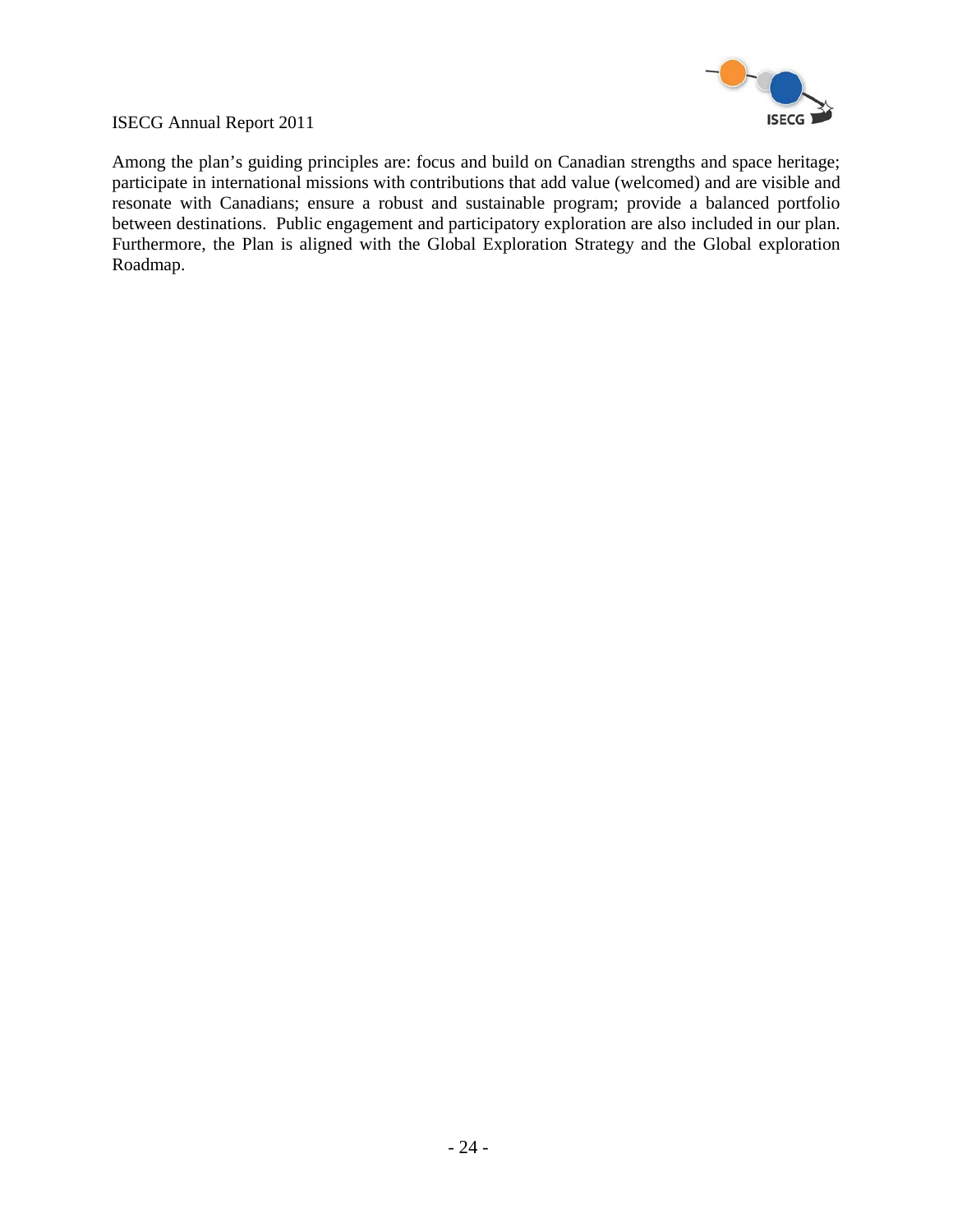

# **4. Deutsches Zentrum für Luft- und Raumfahrt (DLR) – German Space Agency, Germany**

#### Highlights of the DLR manned Space Program in 2011

In 2011, there were several events suitable for citation, related to manned Space Flight Activities and Space Exploration. With respect to manned Space, DLR continues to play a major role within the European space sector, particularly in the European Space Agency (ESA).

#### **MARS 500**

With great interest, scientists from Sporthochschule Köln, Charité Berlin and Technical University of Munich observed the performance of 11 experiments supported by DLR in the course of the virtual flight to Mars dubbed the Mars500 Project. The virtual Mars journey started 3rd of June 2010 and ended 4th of November 2011.The experiments give insight on the impact of lowered salt diet levels and respective blood pressure correlation. Additionally, the stress syndrome and influence on brain/ immune system and possible deterioration of resistivity against infectious diseases have been monitored. The campaign in Moscow received great attention from the German press and the public. Even after the mission, subjects were examined at the University of Munich by magnetic resonance tomography for effects of stress on brain tissue. Mars-500 holds a record, never before have humans been so thoroughly and continuously examined (medically and physiologically) for such a long period.

#### **ATV-2**

ATV-2, Johannes Kepler, flew successfully on 16th of February 2011 to the ISS and performed an automated docking. EADS, Bremen, had the industrial lead in this ESA-Project. ATV carried 7 tons of payload. Only the fuel, which is partially used to reboost the ISS, had a mass of 5.4 tons. ATV-2 has been undocked on 20th of June 2011 and burned up in the atmosphere on 21st of June 2011.

#### **Geoflow II**

Geoflow II has been transported to the ISS onboard ATV-2. Geoflow is an important experiment from Principal Investigator, Prof. Egbers, BTU, Cottbus. Geoflow is a miniaturized model of the earth that simulates the inner liquid spheres of our planet. It helps to understand the processes in the Earth's mantle that lead to volcanism, plate tectonics, earth´s magnetic field and also earthquakes.

Geoflow II has been installed in the Fluid Science Lab of the Columbus module. The science programme for Geoflow II has been resumed in November 2011 and is doing well.

#### **Thomas Reiter**

On 17th of March 2011, Thomas Reiter, Astronaut, Brigadier General, Head of DLR´s Space Science and Technology Department, has been appointed Head of the ESA Directorate for Manned Spaceflight and Operations. While DLR regrets to lose Mr. Reiter´s direct expertise, his appointment has been sincerely welcomed. Germany is engaged in Manned Space activities for a long time. DLR is convinced that Mr. Reiter´s experience and expertise will be beneficial for the future of manned space missions and operational tasks thereof.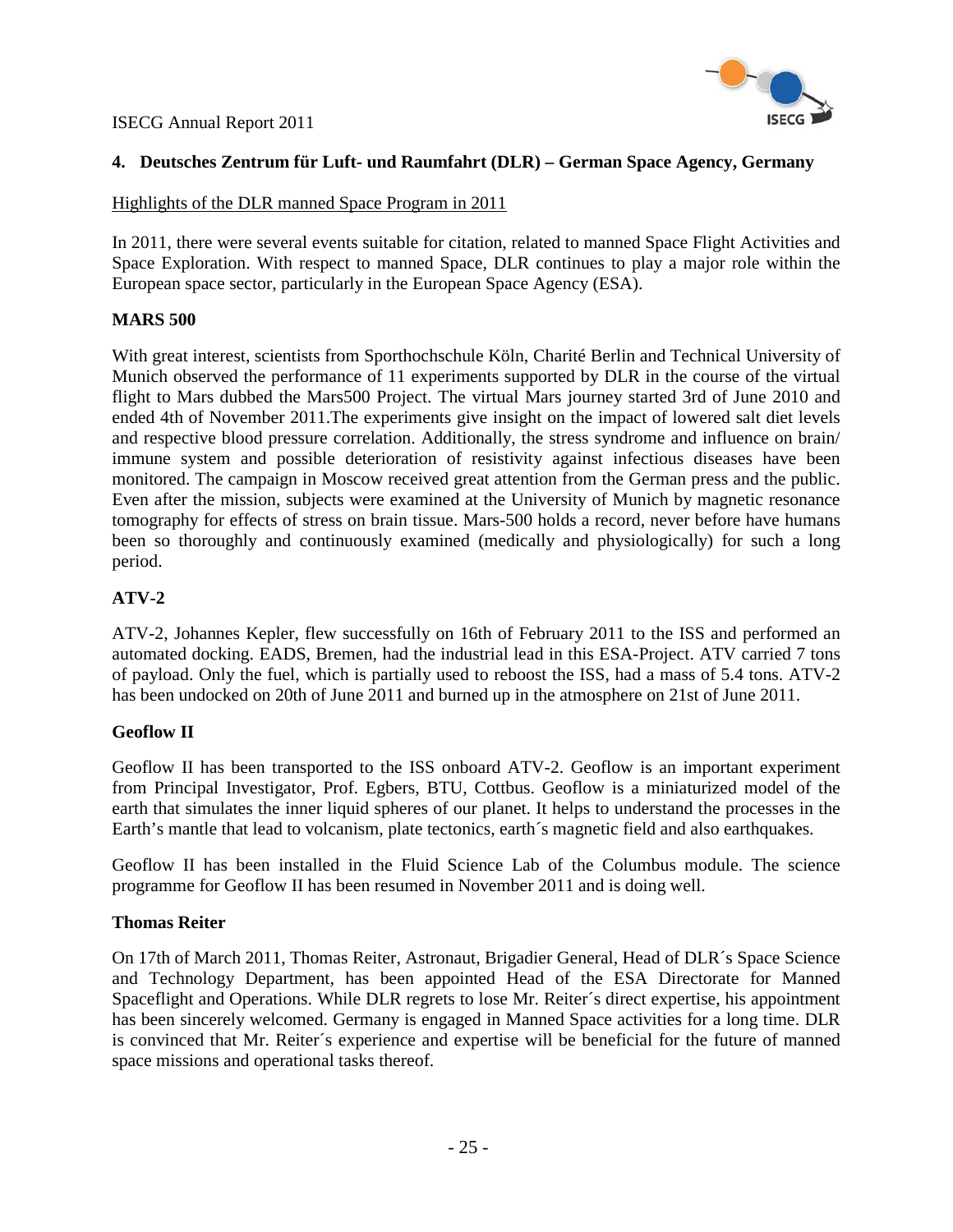

# **CCF**

The Capillary Channel Flow Experiment of Prof. Dreyer, ZARM, Bremen, collected more than 900 Data Sets with telemetric measurements and recordings by a High Speed Camera. The behaviour of liquids (fuels) under reduced gravity still leave many questions open, e.g. how liquids can be transported free of bubbles, or when ruptures in turbulent or laminar flowing liquids occur. First results on board the ISS give new insight in the behavior of liquids under extreme conditions of space. First results indicate that data received from the Fluid Science Lab, confirm the mathematical model calculations for laminar flows under reduced gravity.

# **MASCOT**

In September 2011, DLR welcomed a JAXA delegation around Prof. Kamaguchi to discuss the German participation to the planned Japanese Hayabusa-2 mission. After successful Phase A/B activities in the last year, DLR and JAXA agreed on the inclusion of the German small surface lander science package MASCOT in the mission. The system is developed in Germany with a strong participation from CNES on the science instrumentation.

# **Space Day, DLR**

On September 18, 2011 the German "Space Day" attracted more than 85.000 visitors. Various events and exhibitions had been prepared for the guests at the European Astronaut Centre and on the premises of the DLR. The public had the opportunity to inform themselves about DLR activities as well as ESA´s ISS programme. European and American Astronauts were also present. DLR's Institute for Air and Space Medicine presented a special exhibition: "Mobility and Health". The User Centre for Space Experiments and the Centre for Material Sciences in Space opened their doors and presented techniques and space H/W to the visitors.

The DLR School Lab invited young visitors to perform interesting and surprising experiments.

#### **Alexander Gerst**

The German ESA-Astronaut Alexander Gerst has been nominated for his first Mission to the ISS. Dr. Gerst will stay onboard the ISS from May to November 2014. This decision has been announced by the Minister for Economics and Technologies, Dr. Philip Rössler, on the occasion of the "German Space Day" at DLR, September 18, 2011.

#### **IAC 2011**

DLR took benefit of the International Astronautical Congress 2011 in Cape Town, South Africa, to reach out to a large number of schools, educational institutions and supporting space actors in Africa. The DLR\_School\_Lab's capabilities to inform about and to teach science, technology, engineering and math subjects particularly related to space activities were demonstrated and warmly embraced by hundreds of students, educators and officials throughout the congress.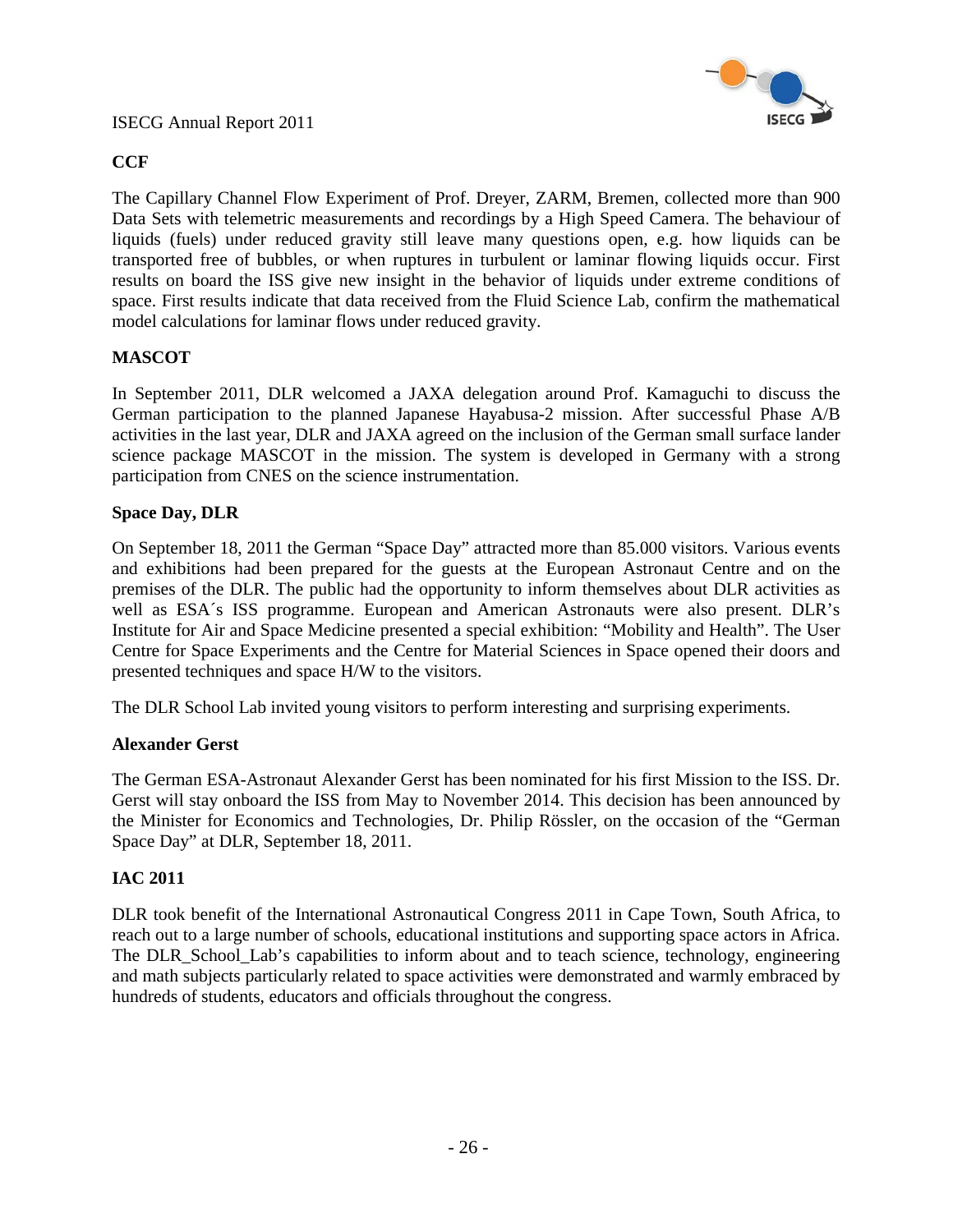

# **SIMBOX**

SIMBOX is the first non-Chinese experimental facility onboard a Chinese space vehicle. SIMBOX contained 17 biological and medical experiments. Scientists from Erlangen, Hohenheim, Magdeburg, Tübingen, Hamburg, Freiburg and Berlin were involved. SIMBOX experienced a 17 days space mission on board the unmanned Shenzhou-8 space capsule. The experiments were retrieved on 17th of November from the landing site in the Gobi desert. Dr. Markus Braun, SIMBOX Manager at DLR, was very satisfied with the condition of the samples after retrieval. Plants, worms, bacteria and human cancer cells were exposed to low gravity and space conditions for more than 2 weeks. DLR organized and realized this campaign on behalf of the German Ministry of Economics and Technologies (BMWi).

#### **SEMS**

On December 6th, 2011, DLR's Institute of Space Systems hosted an international Systems Engineering Mini Symposium (SEMS) in Bremen, Germany. Participants from European industries and academia as well as international experts presented and discussed capabilities and technologies related to space exploration particularly in the fields of planetary landing, mobility and architectures.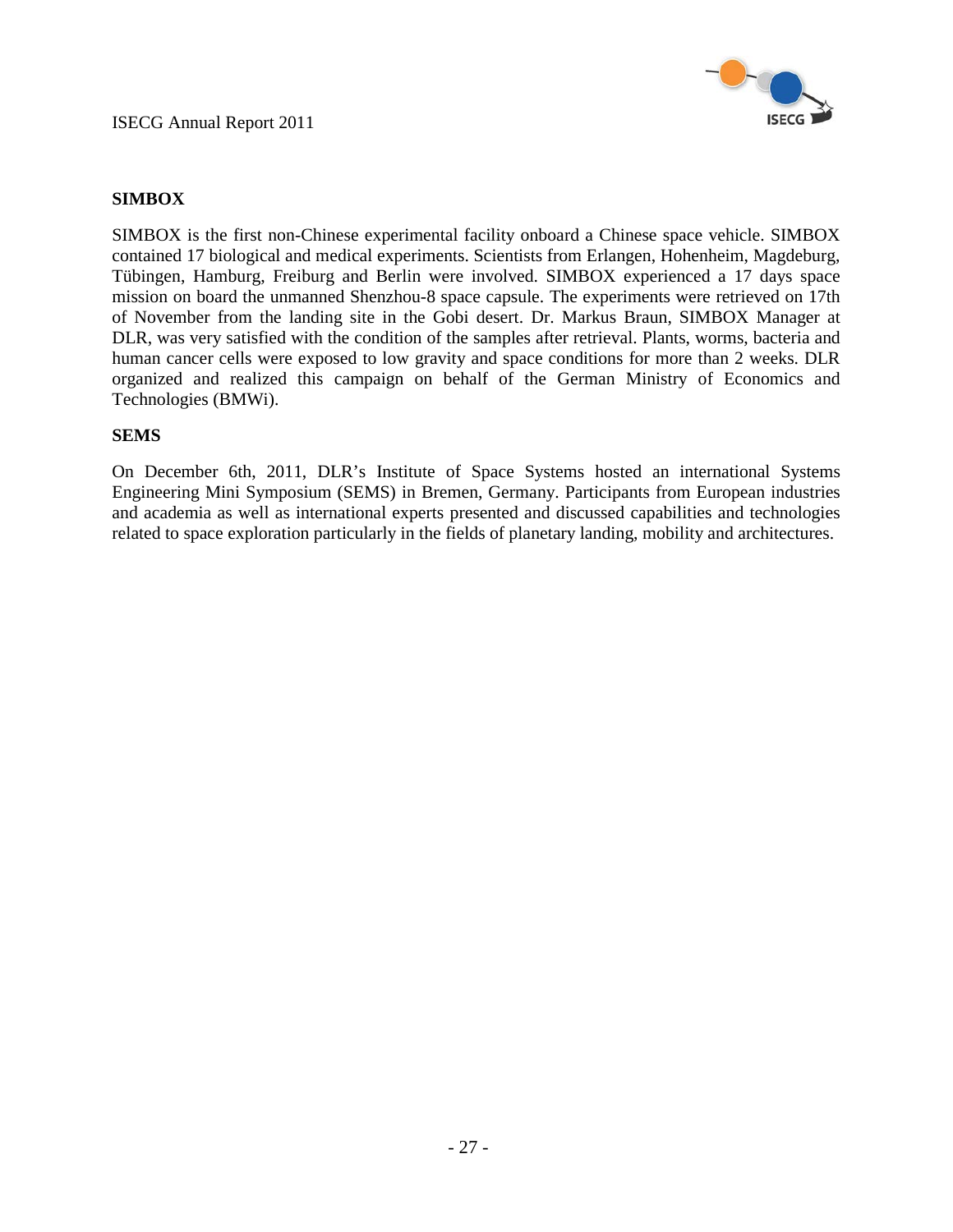

# **5. European Space Agency (ESA)**

#### Exploration Highlights

European ministers, heads of space agencies, representatives from European Member States and international delegations gathered for the third High-Level Conference/first High-Level International Space Exploration Platform in Lucca (Italy) on 10 November. The event was co-organised by the European Commission, ESA and Italy (as host country and chair of the ESA Council at Ministerial Level). The 110 delegates from 28 countries attending (plus ESA and the European Commission) agreed on the establishment of an open structured high-level policy dialogue on space exploration at government-level. International partners were present, with representatives from Canada, China, Japan, Russia, South Africa, Ukraine and the USA. A Declaration (see annex) was issued and the participants welcomed an offer from the United States to host the next dialogue.

In the frame of the implementation of the Resolution of the 7th Space Council and of the work of the ESA Exploration Scenarios Working Group (ESWG), draft roadmaps on four technological domains for exploration (life support, automation and robotics, advanced propulsion, novel energy sources) have been prepared and presented to industry and Member States representatives in a workshop held in May. Discussions will help refine the roadmaps and prepare the identification of studies and technological activities preparing the elaboration of the European position on global exploration.

In addition to the on-going activities with the partners, bilateral relationships have been enhanced with Russia and China in the area of exploration. ESA and Roscosmos are discussing potential cooperation with Russia's lunar sample return mission. For what concerns China, the second meeting of the China - ESA Joint Committee on Space Cooperation under the ESA-China Framework Agreement was held in Tianjin on 21 September. Most promising areas for future cooperation activities are in the field of space science and exploration, China having notably offered ESA an opportunity to fly a scientific instrument on board a future Chinese lunar lander.

In the area of human spaceflight, a visit of a CMSEO (Chinese Manned Space Engineering Office) delegation to Europe in August, followed by a meeting between the ESA and CMSEO Director Generals in Beijing in September have led to the setting up of joint working groups to discuss astronaut training, life support systems, rendezvous and docking, as well as scientific experimentation. Meetings will take place in Europe in 2012 to elaborate in more detail common interests in the four areas mentioned above, and to evaluate possible future cooperation opportunities, including possible involvement of ESA in the planned Chinese Space Station.

ESA Member States participating in the International Space Station (ISS) Exploitation Programme have decided at ESA's Council meeting in March to concur with the ISS partners' objective to extend the duration of their involvement in ISS cooperation until the end of 2020.

Main event has been the successful launch and flawless rendezvous/docking in February of ESA's second Automated Transfer Vehicle (ATV-2) Johannes Kepler with the ISS. Besides bringing essential supplies to the ISS, ATV-2 performed several minor ISS re-boosts, important ISS attitude control manoeuvres and the biggest raise (40 km in 3 steps) of the ISS orbit ever performed by a single space vehicle. ATV-3 Edoardo Amaldi is scheduled to be launched on 9 March 2012.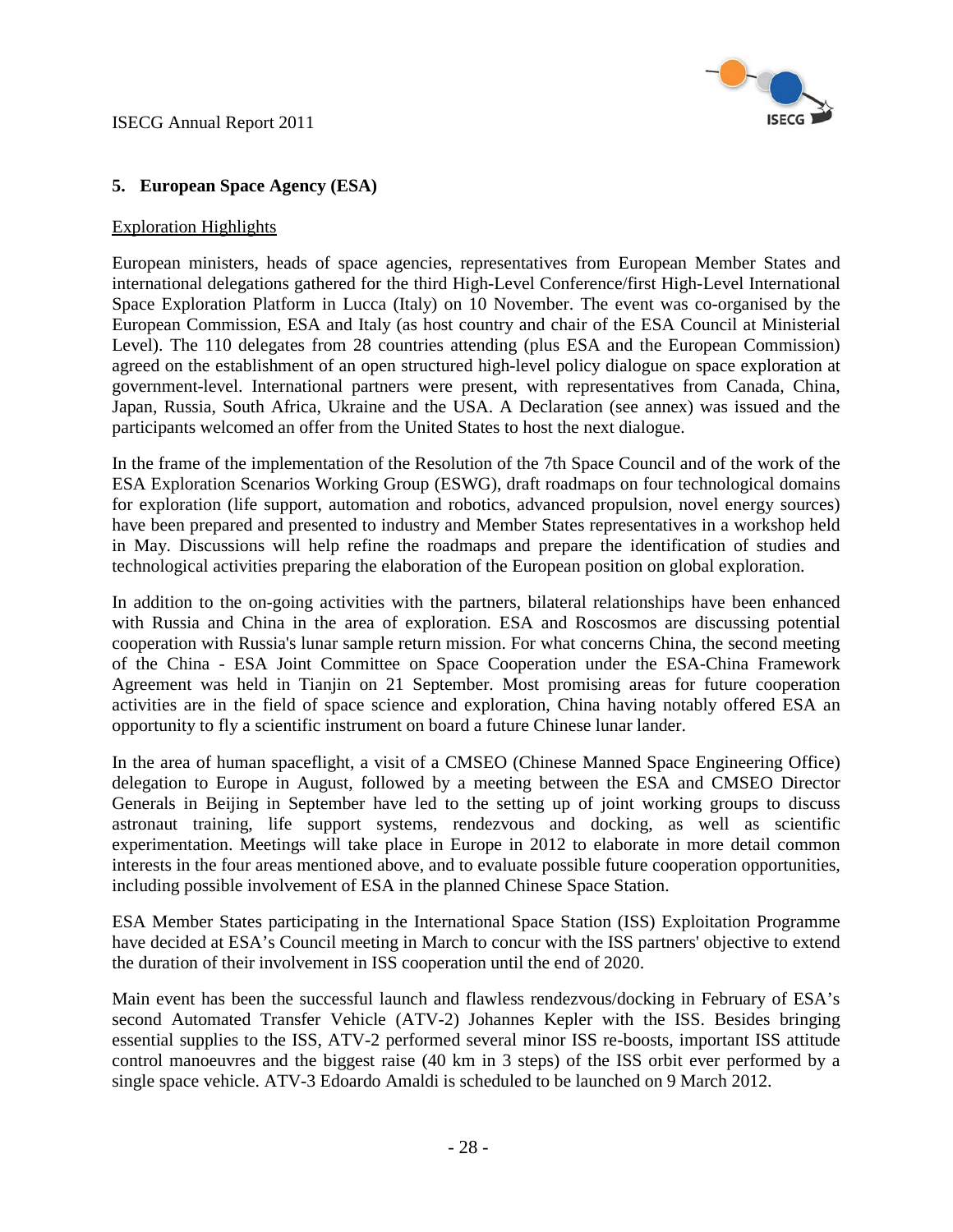

ATV-4 is scheduled for launch no earlier than end of February 2013. ATV-5 production is on schedule for a launch in 2014. The launch of the European Robotic Arm on a Russian Proton launcher is scheduled for June 2013.

2011 has been a very active year for European astronauts starting from Paolo Nespoli long-duration mission aboard the ISS initiated in December 2010, followed by Shuttle Endeavour STS-134 flight in May with Roberto Vittori and concluded with André Kuipers launch from Baikonour on 21 December. ESA astronauts Luca Parmitano and Alexander Gerst have been assigned to fly to the ISS in 2013 and 2014 respectively. Flight opportunities for R. Vittori in 2011 and L. Parmitano in 2013 have been provided by ASI in agreement with NASA.

In the framework of the European Life and Physical Sciences Programme, it is worth to mention the experiments with a direct link to exploration that have been carried out on board the ISS. This concerns the experiments focussing on radiation like Matroshka (study of radiation absorption in the Japanese Kibo Laboratory), DOSIS (mapping of the nature and distribution of the radiation field inside) and ALTEA-Shield (ALTEA-SHIELD aims at obtaining a better understanding of the light flash phenomenon, as well as testing different types of shielding material). Also of interest is the CFS-A Coloured Fungi in Space experiment relevant to spacecraft contamination, panspermia and planetary protection issues.

As ESA astronauts continued to work on the ISS, on the ground, preparations for destinations beyond were proceeding. The 520-day Mars500 isolation study initiated on 3 June 2010 in Moscow with an international crew of 6 (2 participants from ESA, Romain Charles and Diego Urbina, 3 from Russia and 1 from China) performed the Mars "landing and surface" phase in February and "landed back on Earth" on 4 November. The mission generated excellent scientific results, which are important for operations and psychological management on long-duration missions with an international crew in confined conditions.

The second campaign of short-term bed rest at the DLR Institute has been successfully concluded.

Looking at preparatory activities for future human exploration, the Micro-Ecological Life Support System Alternative (MELiSSA) continued to progress as planned. The industrial activities for the Advanced Closed-Loop System (ACLS) service, which focuses on air revitalisation have started. ESA has reviewed the 181 proposals received from 19 countries in response to the 'Call for Ideas: ISS for Exploration' published in October 2010. The recommendations of the review panel tasked to analyse the ideas covering a broad spectrum of areas of interest such as life support systems, crew assistants, monitoring of astronauts' health, robotics, maintenance, failure management, teleoperations as well as other topics, will be taken into account for the preparation of the programme proposals to be presented at the next Council at Ministerial Level in November 2012.

The study and development of future exploration capabilities and precursor missions continued, including the Advanced Re-entry Vehicle (ARV), EXPErimental Re-entry Testbed (EXPERT), the International Berthing/Docking Mechanism (IBDM) and the Lunar Lander. The ARV Phase-A activities made progress on a 3-module configuration providing added flexibility and operational capability leading to successful System Requirement Review in July. The EXPERT vehicle and payload integration and testing have been completed during summer and the Qualification and Acceptance Review concluded successfully. Permission for the launch to be provided by the Russian authorities has not yet been confirmed and launch alternatives are being investigated. While awaiting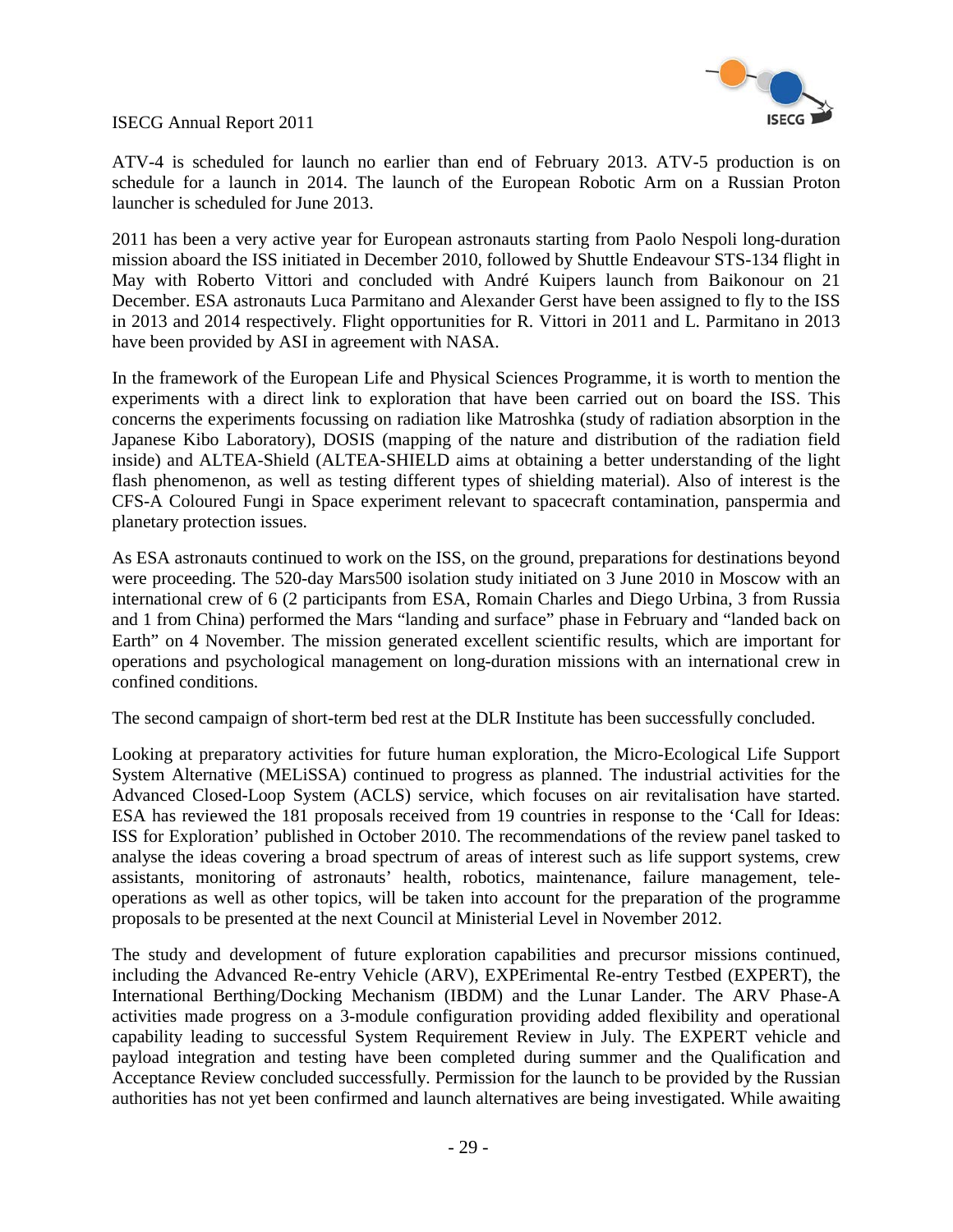



the final planning for the launch campaign, EXPERT will be kept in storage in a controlled environment. The industrial activities for the IBDM development have been progressing well including successful IBDM contact and capture testing. Discussions were started between ESA and NASA on how to verify IBDM common interfaces and identify areas of common development, in line with new International Docking System Standard (IDSS).

Work on the Lunar Lander Phase-B1 mission definition and spacecraft design has made steady progress in several areas including work with Arianespace on the Soyuz launcher performance, analysis and bread-boarding activities in the areas of propulsion (firing test of the 220N ATV's thruster) and navigation (LIDAR bread-boarding). The Polar Landing Review (PLR) was completed on 1 June. Forward work will consolidate the results on the landing site characterisation, and demonstrate the accuracy of the descent and landing system. The Lunar Lander Phase B1 activities will be completed by mid-2012 with a preliminary System Requirement Review. The payload definition studies have also made good progress.

In April an ESA team participated in an analogue campaign in Rio Tinto (Andalusia, Spain) organised by the Austrian Space Forum. This field test supported objectives related to future exploration scenarios, as well as testing of specific technologies under development. In September, ESA hosted in ESTEC one of the two science backrooms supporting the space exploration vehicles deployed in the field in Arizona in the framework of the NASA DRATS 2011 campaign.

Looking at Mars exploration, the ExoMars programme continues its progress. The ExoMars EDM (Entry Descent and landing Module) Payload has been selected. A revision of the ExoMars Programme took place in spring driven by a number of factors, including NASA's planning and negotiations with European industry. Decision was taken to proceed with the implementation of the two ExoMars missions, including the development of the 2016 mission, the development of significant parts of the 2018 mission and the consolidation with NASA of the design of a single, joint Mars rover for the ExoMars 2018 mission. Last, facing the uncertainties of NASA budget and following a positive expression of interest from Roscosmos at ESA and NASA invitation concerning a possible Russian contribution to the ExoMars mission, a tri-partite meeting between ESA, NASA and Roscosmos took place in Paris in December to discuss a possible collaboration among the three agencies.

In the context of the Mars Robotic Exploration Preparation (MREP) Programme, a number of candidate missions have been identified for post-ExoMars launch opportunities to Mars in 2020 and/or 2022. In MREP, several technologies are developed which are relevant to these candidate missions, and at the same time prepare for a future potential European participation to Mars Sample Return. Moreover, long-term technology developments, which are defined as strategic and enabling technology developments for European robotic exploration, are also developed (e.g. Novel Power Sources using radioisotope heat generation).

On Tuesday 22 November, ESA's tracking station at Perth (Australia), established contact with Russia's Phobos-Grunt spacecraft. Contact with the Mars mission was lost shortly after separation from the launch vehicle was confirmed on 8 November. On 23 November, two-way communication was established again. The data received from the spacecraft have been sent to the Russian mission control centre for analysis.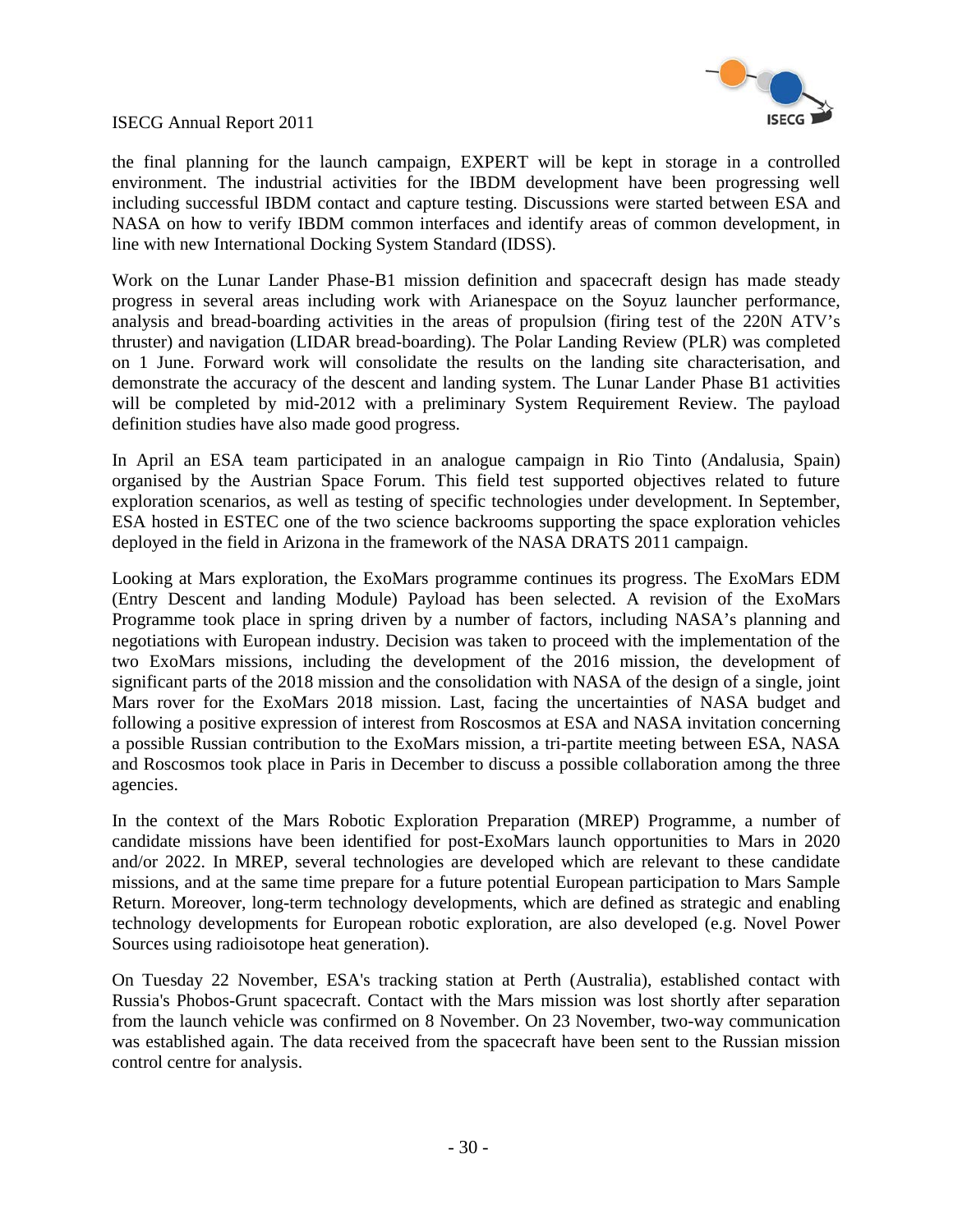

Regarding the Exploration Scenario Studies awarded to European industries in 2010 to inform the development of a Strategic Plan for Human Spaceflight and Exploration by mid-2012, significant progress has been made with the identification and definition of optional building blocks elements and their integration into seven optional roadmaps.

The ESA's Council approved with effect from 1st April the proposal by ESA Director General, Jean-Jacques Dordain, of a new team of Directors including Alvaro Gimenez-Canete as Director of Science and Robotic Exploration, Thomas Reiter as Director of Human Spaceflight and Operations, Franco Ongaro as Director of Technical and Quality Management and Giuseppe Morsillo as Director of ESA Policies, Planning and Control.

A Directors Committee for Exploration (DC-E) chaired by the ESA Director General, involving the Directors of Human Spaceflight, Science and Robotic Exploration, Technology and Policy Directors, as well as the Head of the Director General's Cabinet and the Head of the Director General's Office for relations with the EU has been established. This Committee shall guide and monitor the position of ESA on space exploration activities and being the highest-level exploration coordination committee in ESA, will establish the common policies and content of the programmes, fostering synergies and conveying a common ESA position to International Partners and Member States. Reporting to the DC-E, an Exploration Coordination Committee (ECC) has been formed with members appointed by participants to the DC-E. ECC discusses the coordination in the implementation of the different programmes and prepare the participation of ESA to international committees and fora related to space exploration.

ESA is supporting the activities of ISECG through its participation in all the Working Groups and continues to host the Secretariat.

Annex

# **Third International Conference on Exploration**

# **First meeting of the High-level International Space Exploration Platform**

#### **Declaration**

#### **Foreword**

Humanity's quest to explore has existed for as long as history has been recorded. This desire to go further, to explore new frontiers, to make new discoveries, is never ending. It is part of the essence of being human. Only the pace and actors have changed over time. We have gone from exploring the oceans and to finding new lands to breaking free of the Earth's atmosphere. After more than 50 years since humans ventured into space, space exploration has evolved in terms of destinations, duration, objectives, partnerships, and complexity. Sustainable space exploration is beyond the capabilities of a single country.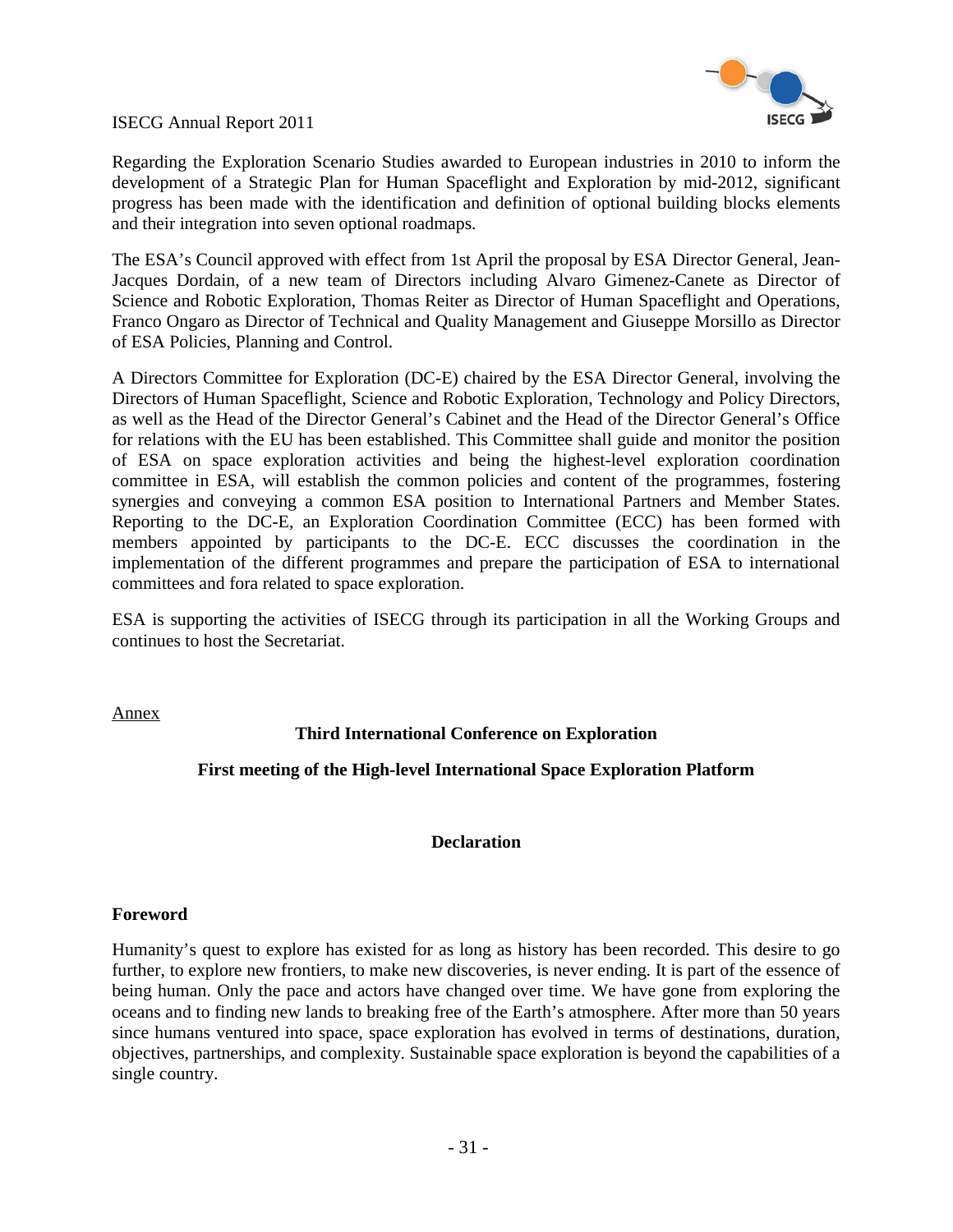

"Space exploration" consists of multiple missions and projects, large and small, to several destinations, including the Moon, Mars, and asteroids, which all have their own merits, and can be explored with a variety of technologies. These on-going and potential activities can have robotic and human components, in sequence or in parallel, and can also involve many established and emerging actors.

#### **The importance of high-level structured policy dialogue**

Representatives from around the world met in Lucca, Italy, on 10 November 2011, to highlight the importance of future space exploration and its direct benefit to humankind. Representatives took note of the scenarios elaborated by the International Space Exploration Coordination Group in the recent 'Global Exploration Roadmap' document. These leaders affirmed that space exploration can profit from an international high-level dialogue. In addition to advancing the state of the art in science, technology and engineering, there are unprecedented opportunities to deliver benefits to humanity on Earth while paving the way for future space exploration activities. These benefits include fuelling future discoveries; addressing global challenges in space and on Earth through the use of innovative technology; creating global partnerships by sharing challenging and peaceful goals; inspiring society and especially the younger generations through collective and individual efforts; and enabling economic expansion and new business opportunities. The international high-level policy dialogue initiated in Lucca contributes to delivering these benefits.

#### **Next steps**

Representatives at the Lucca Conference recognised the benefit from a continued, and structured high-level policy dialogue on future space exploration that can help identify potential areas for international cooperation, and took note of the European concept paper which helped prepare for the Conference. In addition, this high-level structured policy dialogue will provide inspiration to the already existing multilateral fora and bilateral technical, programmatic and scientific venues.

It is expected that further discussions will allow exchange of views that could include joint missions, research collaboration, and could lead to greater cooperation in areas such as access to space, innovation and space technologies, the utilisation of the current and possible future Low Earth Orbit (LEO) infrastructures, and future human and robotic presence beyond LEO. The participants welcomed an offer from the United States to host the next dialogue.

The government representatives in Lucca committed to begin the open structured high-level policy dialogue on space exploration at the government-level for the benefit of humankind.

*Lucca, Italy, 10 November 2011*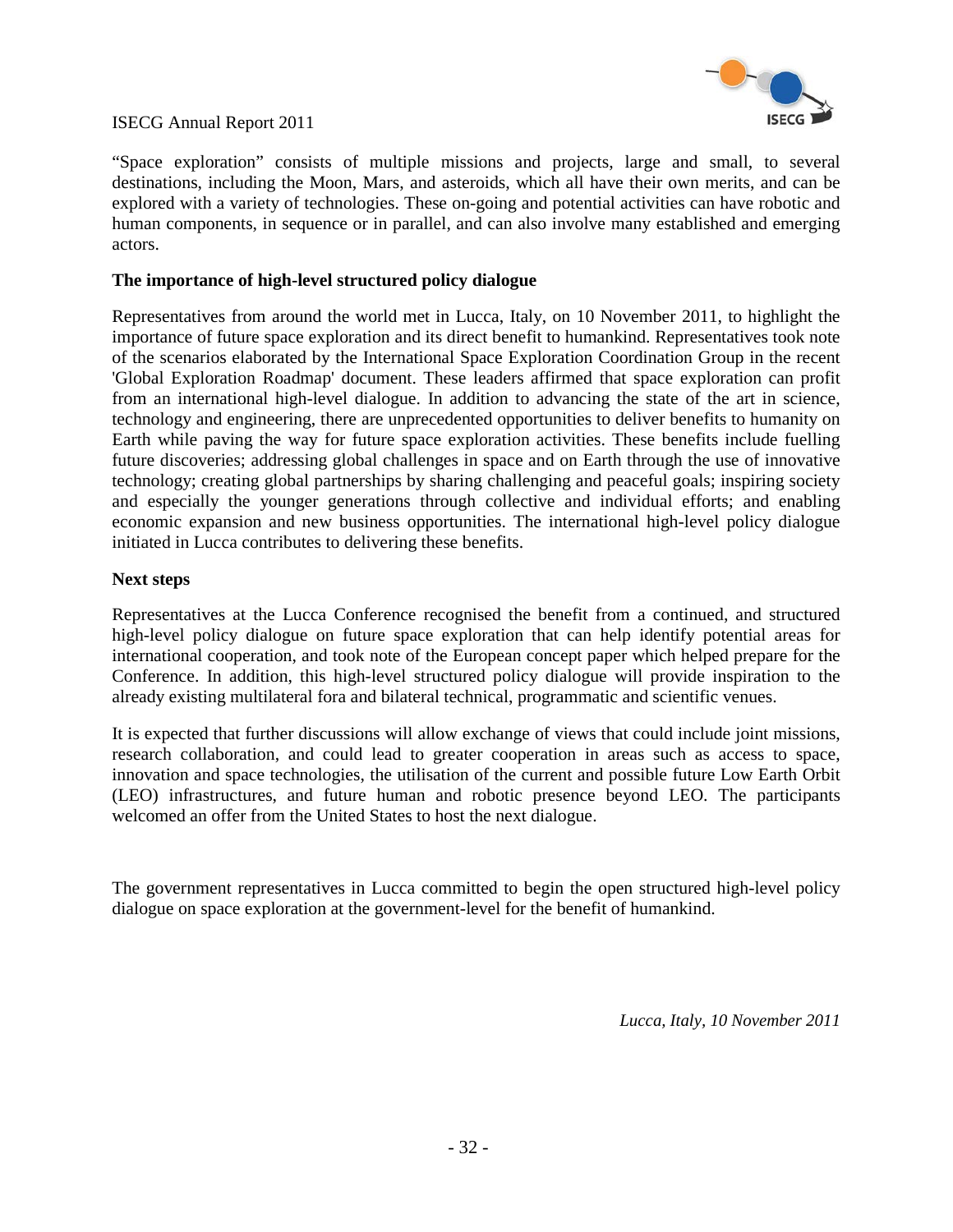

# **6. Japan Aerospace Exploration Agency (JAXA), Japan**

#### **General**

On May 27, 2009, the Cabinet Office for Space Strategy (SSHQ) released a "Basic Space Policy Plan" for the Government of Japan in accordance with "Basic Space Law" legislated in 2008. This policy was quite broad and expressed five-year initiatives including contribution to the national security, promoting R&A etc. As one of the pillars in this plan, it was facilitated to create to an energetic future by promoting R&D of the forefront such as space exploration.

In August 2010, SSHQ released another document which is called as "the Immediate Priority for Space Policy". This policy described with 3 basic pillars; (1) Realization of growth driven by the utilization of space, (2)Promotion of space diplomacy, (3)Reinforcement of cutting-edge science and technical capabilities. Participation in the International Space Station program is included in the second pillar and space exploration is included in the third pillar. In this policy, with regard to asteroid exploration, it is encouraged to develop the sample return technology. Therefore, the followon mission of HAYABUSA brought back samples of the asteroid to the earth which was the world 1st achievement has just developed.

JAXA's products for space exploration in 2011 are three major events, those are the accomplishment of the world first solar sail satellite IKAROS, the analysis of samples of asteroid brought back by HAYABUSA and the start of HAYABUSA2.

#### **IKAROS: The world first solar sail satellite**

A Solar Sail is a space yacht that gathers energy for propulsion from sunlight pressure by means of a membrane. A solar sail can move forward without consuming propellant as long as it can generate enough energy from sunlight.

A Solar Power Sail is a Japanese original concept that gets electricity from thin film solar cells on the membrane in addition to acceleration by solar radiation. A solar power sail craft can save the fuel using a solar sail and it can also gain the necessary electric power using a vast area of thin film solar cells on the membrane even when it is away from the sun. If ion-propulsion engines are driven by such solar cells, it can become a hybrid engine that is combined with photon acceleration to realize fuel-effective and flexible missions.

JAXA performed a mission to evaluate the performance of the solar power sails. The project name is IKAROS (Interplanetary Kite-craft Accelerated by Radiation Of the Sun). This craft was launched on May 21, 2010 together with the Venus Climate Orbiter, AKATSUKI. This is the world's first solar powered sail craft employing both photon propulsion and thin film solar power generation during its interplanetary cruise. IKAROS deployed successfully a square membrane whose tip-to-tip length is 20m, and generated solar power by means of thin film solar cells (minimum success level) within a few weeks. Two separation cameras took images of the deployed solar sail of IKAROS. Acceleration and navigation using the solar sail was demonstrated (full success level) within half a year for the first time in the world. IKAROS flied by Venus on December 8, 2010. IKAROS finished all experiments planned and still continues to sail in order to enhance the skill of controlling solar sail.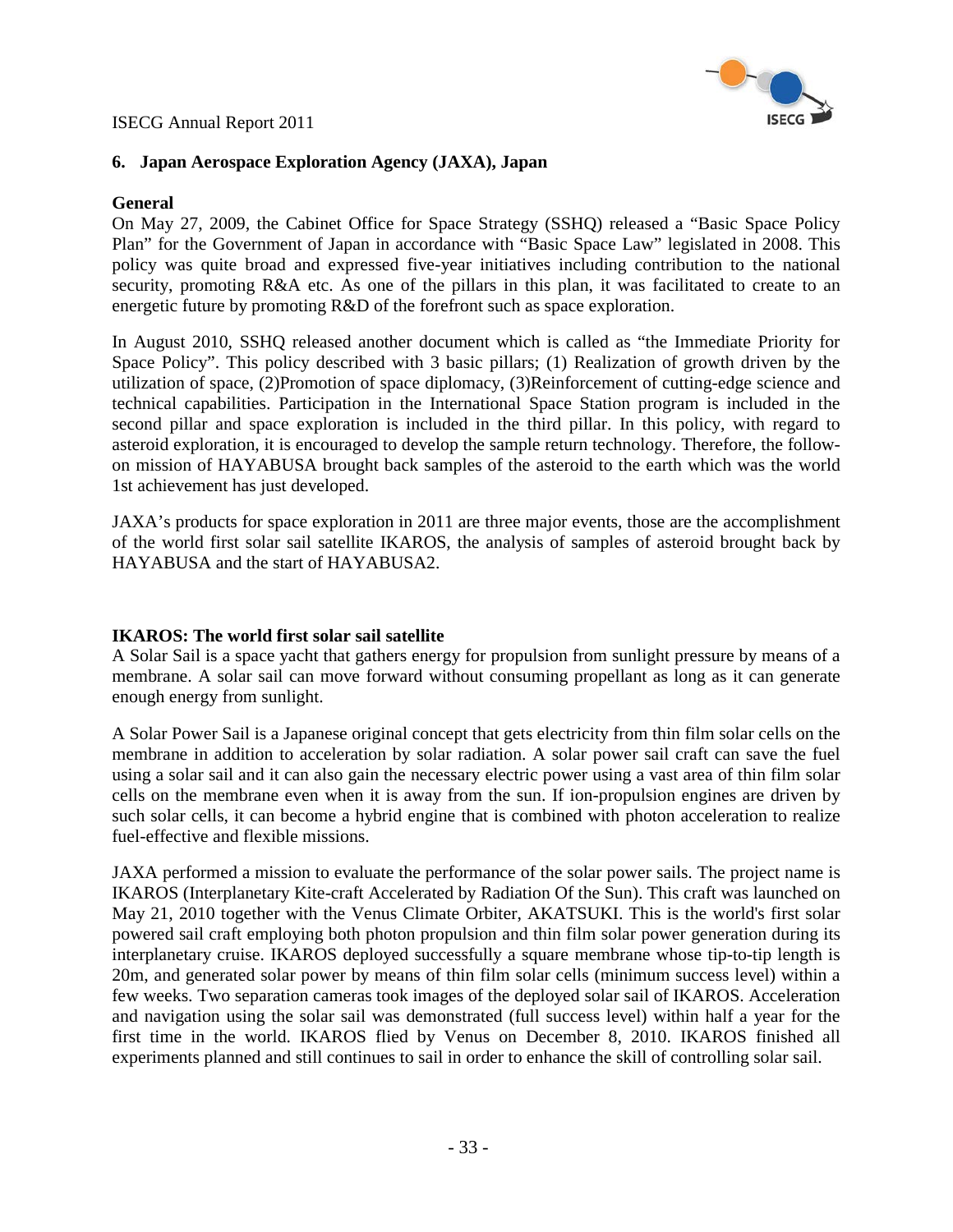

JAXA is studying the next solar power sail mission which will take place in the late 2010s. It involves a large sized solar power sail with a diameter of 50m, and is integrated ion-propulsion engines with high specific impulse. The destinations of the spacecraft are Jupiter and the Trojan asteroids. JAXA will lead future solar system exploration using solar power sails.

#### **Analysis of samples brought back by HAYABUSA**

The Asteroid Explorer HAYABUSA, launched in May 2003, arrived at asteroid Itokawa in September 2005. HAYABUSA successfully touched down Itokawa that November, but then a series of problems developed, including a fuel leakage, engine malfunctions and the loss of communication. HAYABUSA's return to Earth was threatened many times, but the space probe managed to overcome these problems. It re-entered the atmosphere above the southern Australia sky on June 13, 2010, returning to Earth after traveling about 6 billion kilometers over seven years. The HAYABUA sample capsule landed in the Woomera Test Range in South Australia. And its all parts such as ablative heat-shields were retrieved successfully. It was the first time ever that a space probe landed on a celestial body other than the Moon and returned to Earth. The navigation for the return of the HAYABUSA was conducted with large cooperation of JPL/NASA. And the retrieval of the sample capsule was completed with large cooperation of Australian government and army.

JAXA has been engaged in collecting and categorizing particles in the sampler container that were brought back by the HAYABUSA.

As a result of the scanning electron microscope (SEM) observations and analyses of the samples, about 1,500 grains were identified as rocky particles, and most of them were judged to be of extraterrestrial origin, and definitely from Asteroid Itokawa, after further study of the analysis results and comparison of mineral compositions.

Their size is mostly less than 10 micrometers, and handling these grains requires very special skills and techniques.

JAXA and scientists commenced initial analysis for these ultra-minute particles and identified a lot of scientific discoveries about the origin of comets. Furthermore, international Announce of Opportunity for the sample analysis is to be planned in 2012. The analysis by leading experts is expected that the samples will contribute to the further development of planetary physics globally.

#### **HAYABUSA2**

In April 2011, JAXA started HAYABUSA2 mission. HAYABUSA2 is a mission to retrieve samples from an asteroid to the earth. This is a similar mission to HAYABUSA's one, However, target asteroid is different from HAYABUSA's. The Asteroid Itokawa explored by HAYABUSA is rockrich S-type one. HAYABUSA2 will visit a C-type asteroid. C-type asteroids are also rock quality but it is thought that their rocks contain much more organic matters and water. HAYABUSA2 will challenge very interesting objectives: what are original organic matters and water existed in the solar system? how are they related to life and ocean water? In addition, HAYABUSA2 will challenge new technologies as well as improving the technologies of HAYABUSA.

An asteroid currently considered as a target of HAYABUSA2 is temporally called 1999 JU3. Observation of spectrum of sunlight reflected by the asteroid shows that it has features of C-type. That is exactly suitable for HAYABUSA2.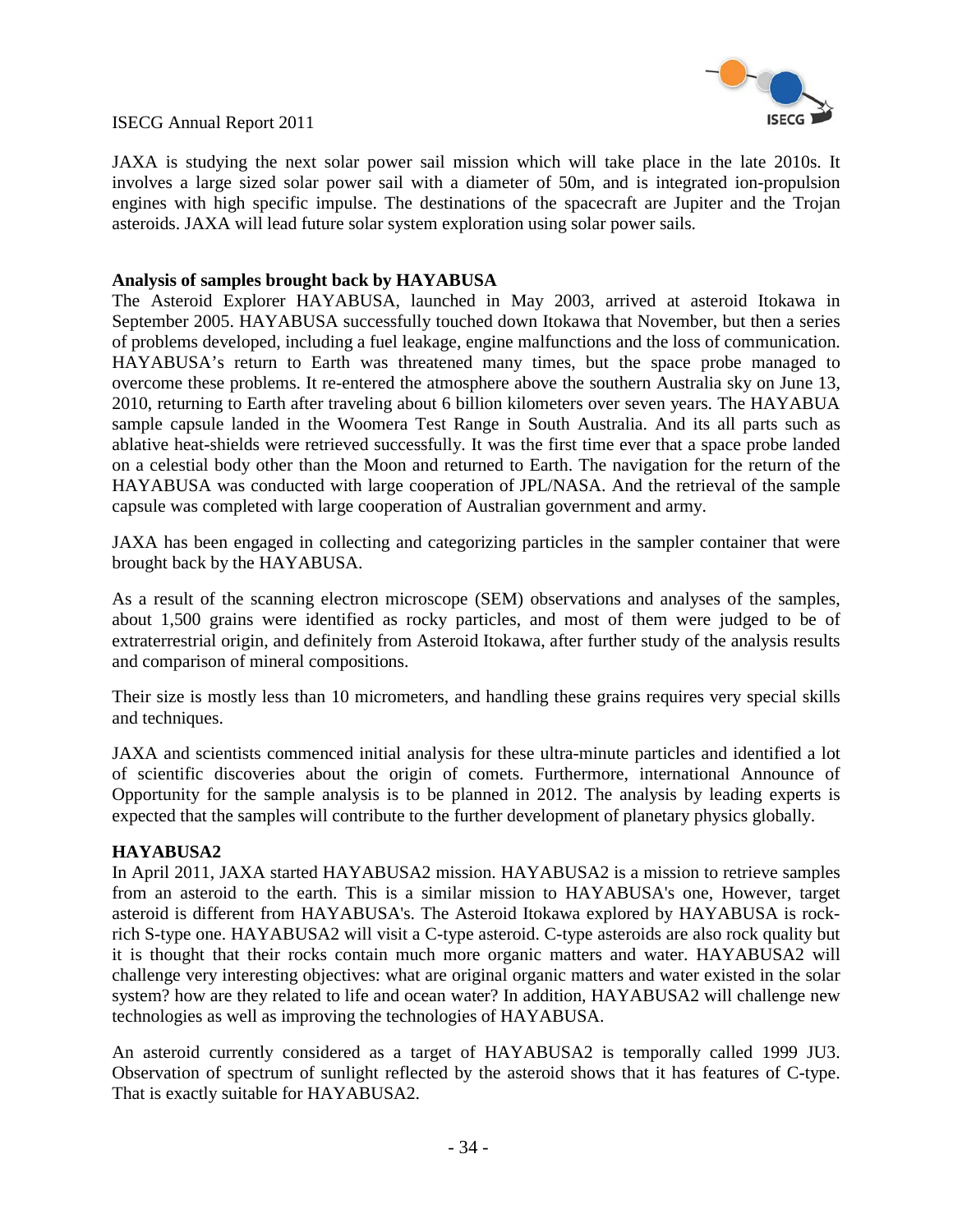

Asteroid 1999 JU3 has a similar orbit as that of Itokawa and it is in the orbit that occasionally comes close to the earth orbit. Past observations show that, the size is approximately 920m and relatively it looks like a sphere. The rotation period is approximately 7.6 hours. The albedo on the surface is tiny, estimated about 0.06.

Like HAYABUSA, HAYABUSA2 will use an ion engine to access the destination asteroid. HAYABUSA2's spacecraft is almost same as HAYABUSA's one, but, we will improve the problem identified at HAYABUSA and aggressively adopt new technology. And HAYABUSA2 will observe and collect the sample, based on the C type of Asteroid

Best timing to launch to the asteroid for this sample return mission is 2014. HAYABUSA2 is supposed to reach the asteroid in the middle of 2018, stay there about one and half years, depart from the asteroid to return to the earth at the end of 2019, and come back to the earth at the end of 2020.

As a new challenge, it is considered to carry "Crackup installation" on HAYABUSA-2 that HAYABUSA didn't have. It will be separated above 1999 JU3 and explode there after HAYABUSA-2 hides behind the asteroid. Then an impactor of approximately 2 kg hits the surface of the asteroid and it will make a crater of several meters in diameter. After that, it tries to collect materials inside of the crater. In other words, HAYABUSA-2 will collect materials of underground not only the ones on the surface. By doing that, we try to collect less altered materials.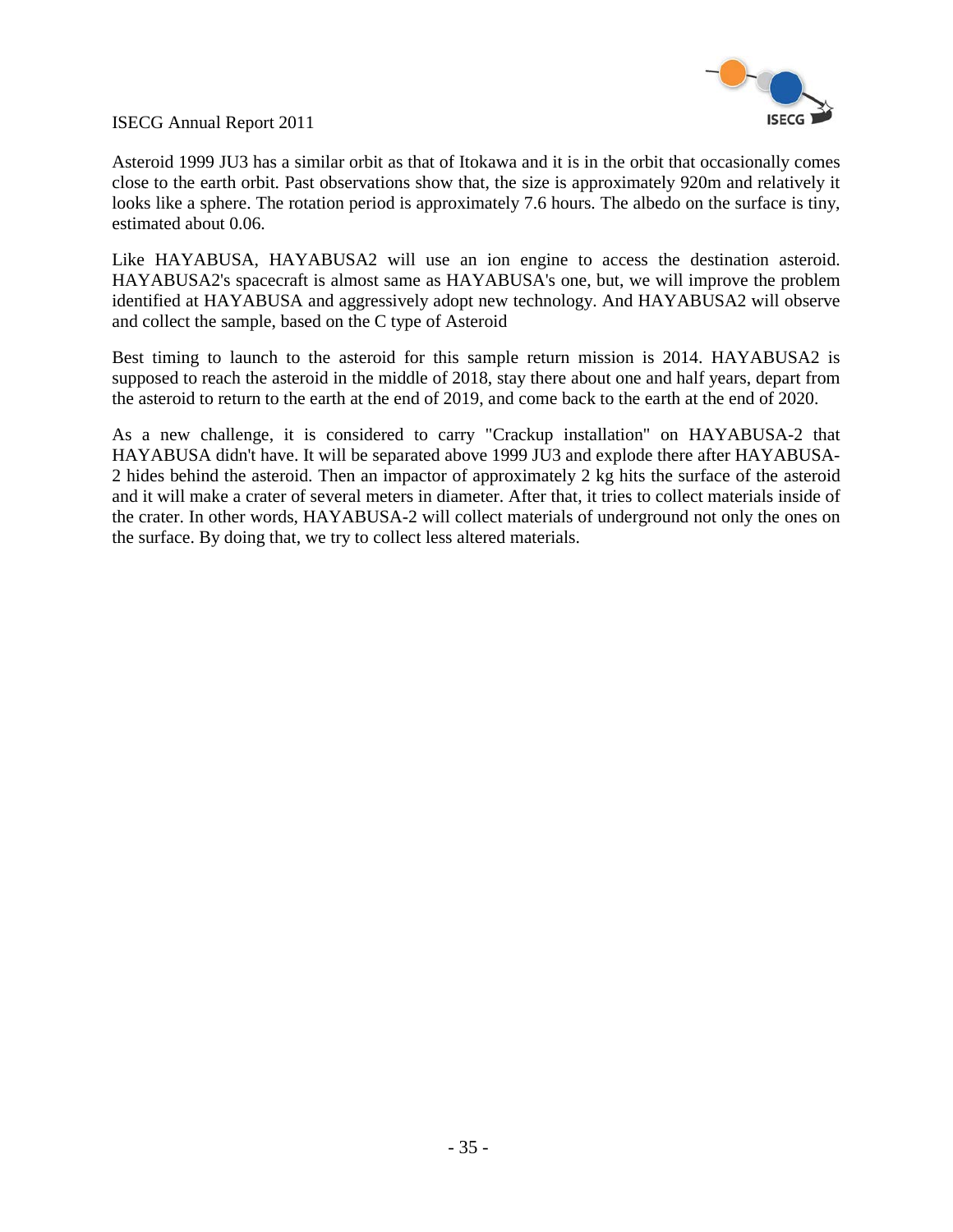

# **7. Korea Aerospace Research Institute (KARI), Republic of Korea**

#### Exploration Highlights

Dr. Seung Jo Kim was appointed as the new president of KARI in June 2011, where after KARI underwent a structural reorganization to increase institutional efficiency, enhance internal communications and strengthen research capability. The new organization emphasizes the development of future converging core technologies, the reinforcement of international cooperation and closer communications with industry.

KARI has been preparing and developing a number of satellite programs including KOMPSAT-3(Korea Multi-Purpose Satellite), KOMPSAT-5 and STSAT-3(Science and Technology Satellite) which are all scheduled for launch in 2012. KARI has also been conducting a series of tests and investigations to clarify the possible cause(s) for the failure of the 2nd launch attempt of KSLV-I (Korea Space Launch Vehicle I) with the 3rd launch scheduled for October, 2012 from the Naro Space Center in Korea.

In order to prepare for future space exploration missions, KARI has been conducting basic research in various related areas such as orbiter/lander systems for lunar exploration, science payload systems for planetary exploration, as well as microgravity experiments for ISS utilization. KARI will continue to expand its research to include planetary rover development and planetary science to support future manned space exploration.

With regards to ISS utilization, KARI and JAXA have been evaluating the feasibility of a joint experiment onboard the Japanese Experiment Module (JEM) and hope to implement the experiment onboard the JEM around 2015 after the two agencies affirm their mutual interests through a feasibility evaluation process. In addition to collaboration with JAXA, KARI has also been reviewing joint projects with NASA to utilize the resources of the ISS.

Most recently, the Korean government revised the national space development plan, Basic Space Development Promotion Plan (2012~2016), to broaden the scope of future national space programs. Korea continues to expand its space programs further into outer space and strives to become a major player in the future global exploration of space.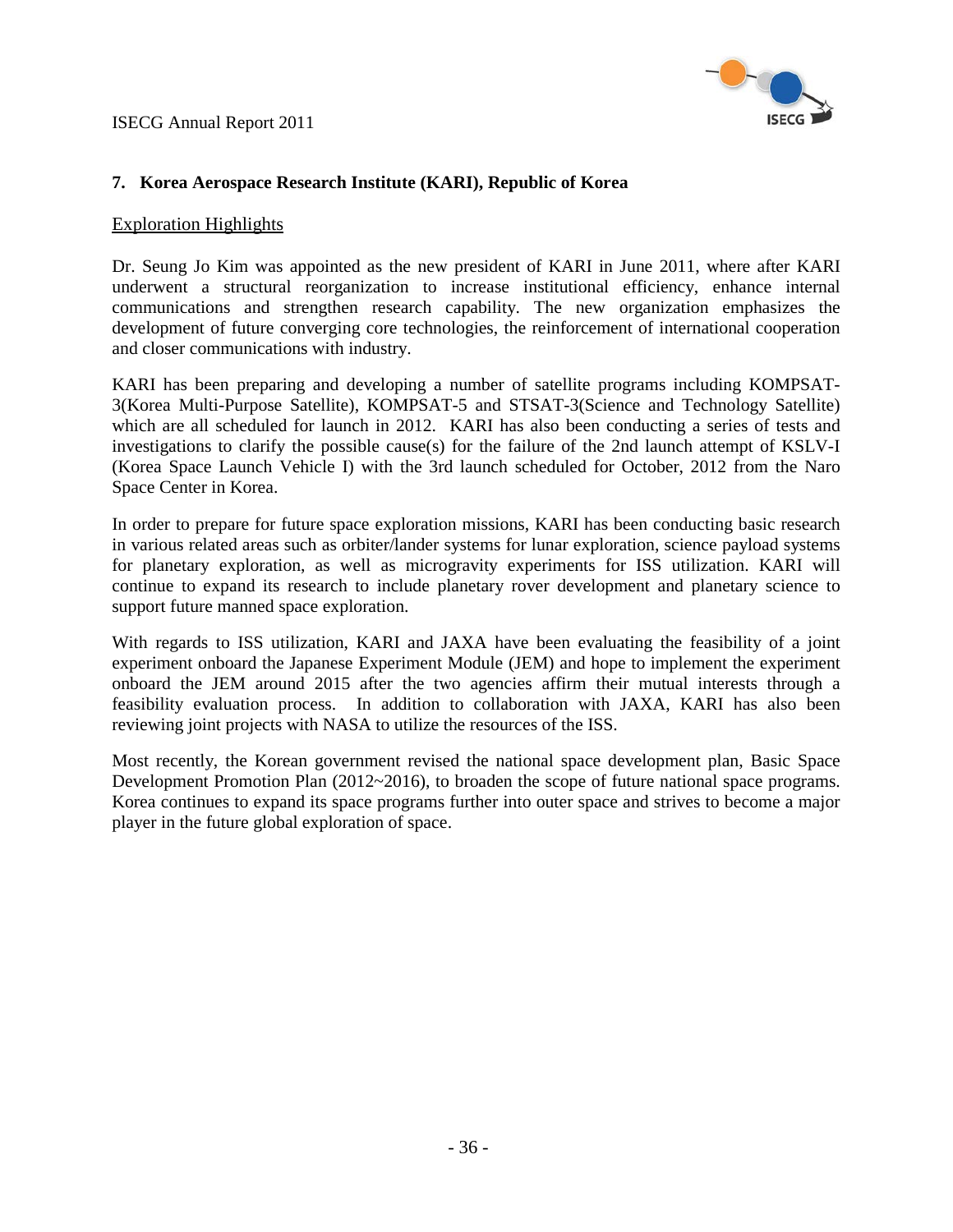

#### **8. National Aeronautics and Space Administration (NASA), USA**

#### Exploration Highlights

2011 marked the completion and full utilization of the U.S. On-orbit Segment of the International Space Station, and the conclusion of the Space Shuttle Program, among other notable accomplishments. NASA reached several key milestones in developing a new U.S. space transportation system that will serve as the cornerstone for America's future human space exploration efforts. In May, NASA selected the Orion Crew Exploration Vehicle as the spacecraft that would take astronauts beyond low Earth orbit. Shortly following this selection, NASA announced in September the design of the Space Launch System  $-$  a heavy-lift rocket that will take astronauts further into space than ever before.

As NASA looks to the future of exploration, it continues to make progress in scientific research and technology development by fully utilizing the recently completed U.S. On-orbit Segment of the International Space Station. To date, more than 1,400 research and technology development activities have been conducted aboard the orbiting lab, many of which are producing advances in medicine, environmental systems and our understanding of the universe. In addition, NASA selected an independent non-profit organization, the Center for the Advancement of Science in Space (CASIS), to manage and develop the part of station that is a National Laboratory.

NASA is preparing for the first U.S. commercial resupply missions to the International Space Station in 2012. SpaceX and Orbital Science Corp. are progressing with Dragon and Cygnus cargo vehicles' preparations for launch to the station. Other commercial space ventures have begun to accelerate, as NASA awarded four Space Act Agreements in April for the agency's Commercial Crew Development effort. The four companies are working to advance the availability of U.S. commercial crew transportation to space station and reduce the gap in American human spaceflight capability.

To improve NASA's capabilities, while reducing cost and expanding the reach of future exploration missions, NASA and its Office of the Chief Technologist implemented the agency's new Space Technology Program. The program has more than 1,000 projects underway.

NASA's Year of the Solar System resulted in three planetary launches, major science observations, an asteroid rendezvous, and a comet flyby, including missions which had international participation. In February, Stardust-NExT provided the first-ever opportunity to compare observations of a single comet, Tempel 1, made at close range during two successive passages. In March, the Mercury Surface, Space Environment, Geochemistry, and Ranging, or MESSENGER, spacecraft became the first spacecraft inserted into orbit around Mercury, our solar system's innermost planet. In July, the Dawn spacecraft began orbiting the asteroid Vesta and obtained never-before-seen close-up observations of the second largest asteroid in our asteroid belt. In August, the Juno spacecraft was launched on a mission to Jupiter to map the depths of the planet's interior and learn how the gas giant was formed. It will reach Jupiter in 2016. The Gravity Recovery and Interior Laboratory, or GRAIL, lifted off in September to study the moon from crust to core, and the first of 2 spacecraft arrived at the Moon just before the end of the year.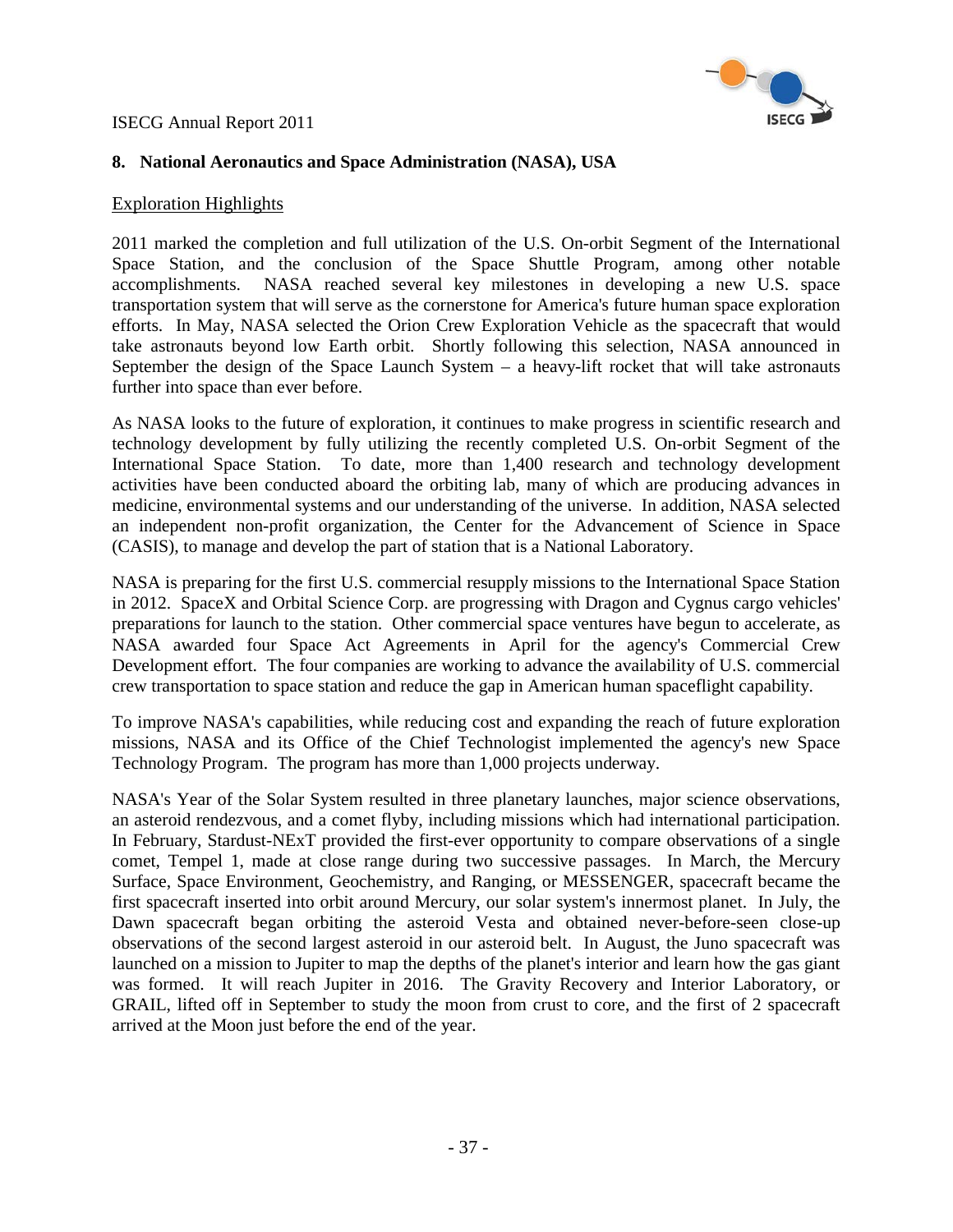

The Mars Science Laboratory (MSL), NASA's newest Mars Explorer, launched in November, and includes the car-sized Curiosity rover that will search for signs that the planet could ever have been hospitable to life. MSL also included the first Technology Development Mission, the Mars Science Laboratory Entry, Descent, and Landing Instrument (MEDLI) Suite.

NASA's Kepler mission confirmed its first planet in the habitable zone, the region where liquid water could exist on a planet's surface. Kepler also discovered more than 1,000 new planet candidates, nearly doubling its previously known count to 2,326. Ten of these candidates are near-Earth-size and orbit in the habitable zone of their host star.

NASA's Lunar Reconnaissance Orbiter (LRO) has brought the moon it into sharper focus and has showed the whole globe in unprecedented detail. This rich new portrait has been rendered by LRO's seven onboard instruments, which together have delivered more than 192 terabytes of data, images and maps -- the equivalent of nearly 41,000 typical DVDs.

The astronaut class of 2009 graduated, and NASA began recruiting its next astronaut class in November. These new astronauts will advance research aboard the space station to benefit life on Earth and develop the knowledge and skills needed for longer flights to explore the solar system. Those selected also will be among the first to pioneer a new generation of commercial launch vehicles and travel aboard a new heavy-lift rocket to distant destinations in deep space.

To train and inspire the next generation of highly skilled engineers, scientists, and astronauts, NASA's Office of Education developed a variety of new partnerships and engaged in activities to promote science, technology, engineering and math education. NASA Education's 2011 Summer of Innovation program reached more than 46,000 middle school students throughout the U.S. In addition, NASA's Office of the Chief Technologist selected the inaugural class of 80 highly qualified and talented graduate students from 37 universities and colleges during the summer to receive fellowships. The students will pursue master's or doctoral degrees in relevant space technology disciplines at their respective institutions.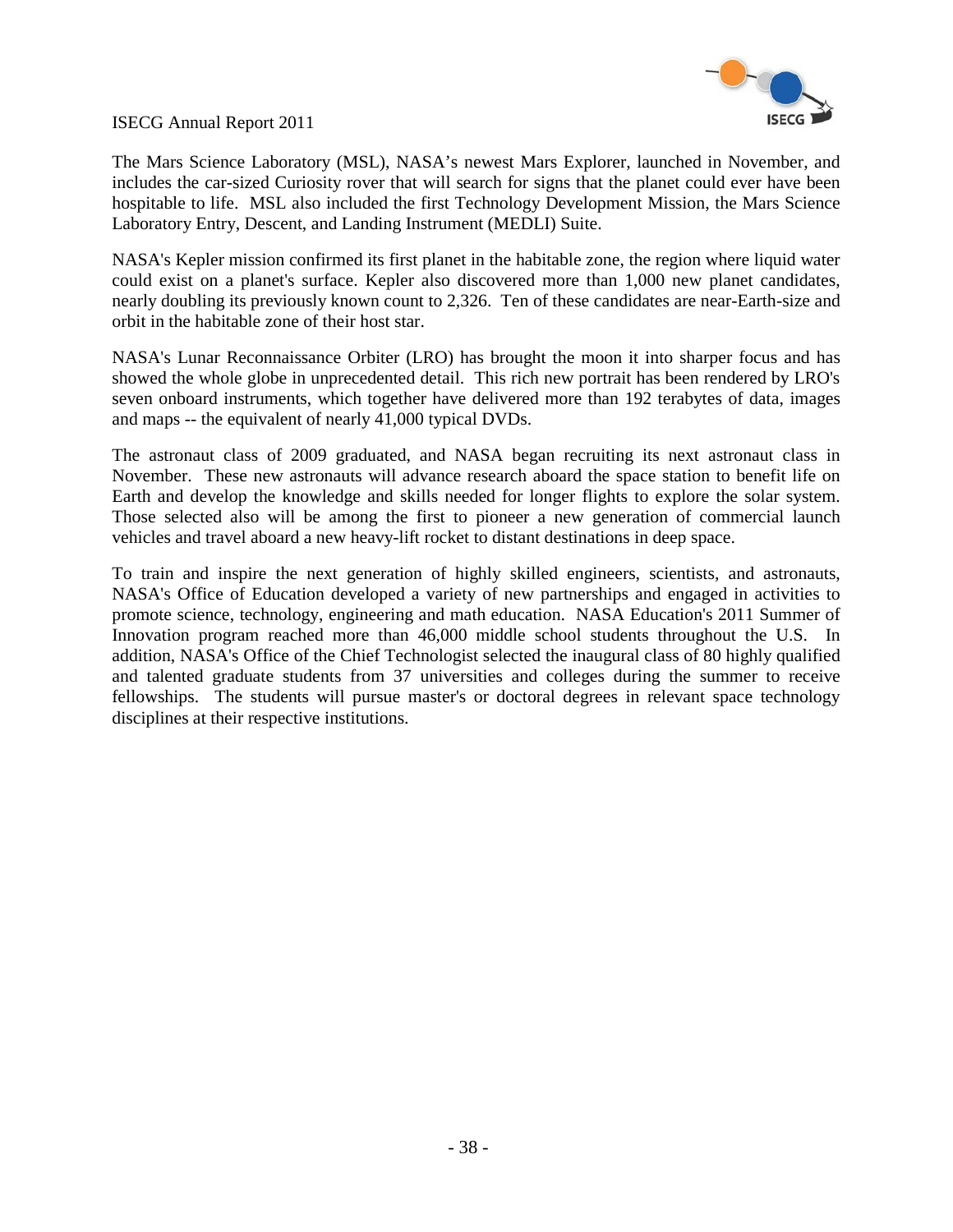

#### **9. State Space Agency of Ukraine (SSAU), Ukraine**

#### **Ukrainian Space Strategy**

The Cabinet of Ministers of Ukraine in April, 2011 adopted a new Space Strategy – "Concept of the National Space Policy Realization for the period to 2032". The document envisages SSAU to explore the lunar surface and the near lunar plasma environment using Ukrainian "Dnepr" and "Mayak" launch vehicles and domestic spacecrafts, as well as provides for participation in international space projects. The State Space Agency of Ukraine is to continue preparation of experiments in space physics, biology and material sciences with mandatory specialists' participation onboard international space stations, including national mission specialists' engagement as part of international crews.

The document is available at: [http://www.nkau.gov.ua/](http://www.nkau.gov.ua/nsau/nkau.nsf/Main1E/indexE?opendocument)

As a first step, SSAU and Roscosmos concluded an agreement on cooperation in the framework of Russian "Luna-Glob" mission. The partners have agreed to put Ukrainian Electromagnetic Sensors for lunar environment research onboard "Luna-Glob" spacecraft.

#### **Radio Astronomy**

The Ukrainian RT-70 Radio Telescope of the National Space Facilities Control and Test Center (Yevpatoriya, Crimea) is our principal contribution to the Russian "RadioAstron" mission.

"Spektr-R" space observatory launched on July 18, 2011 by ["Zenit-3M"](http://en.wikipedia.org/wiki/Zenit-3SLB) launch vehicle is operated by an international network of ground-based radio telescopes (three ones in Russia, two in Ukraine and Effelsberg Radio Telescope in Germany). This ground- and space-based telescope system, also called as interferometer, will provide the finest angular resolution and appears to become the most sensitive telescope ever created by humanity.

#### **International Space Station**

Implementation of two scientific experiments of "Оbstanovka-1" and "Microsatellite" is planned to start in January 2012 through Ukrainian involvement. These are the first two experiments being prepared in the framework of "Long-duration Russian-Ukrainian program of scientific research onboard Russian Module of ISS".

#### **Exploration Technologies**

SSAU also aims at development and improvement of new technologies for Ukrainian launch vehicles' and spacecrafts' manufacturing.

Space industry enterprises continue development of advanced technologies as part of the international teams, namely:

1) lightweight multifunctional composite panels for exploration rovers for missions to Mars; and

2) radiation shielding of composite space enclosures.